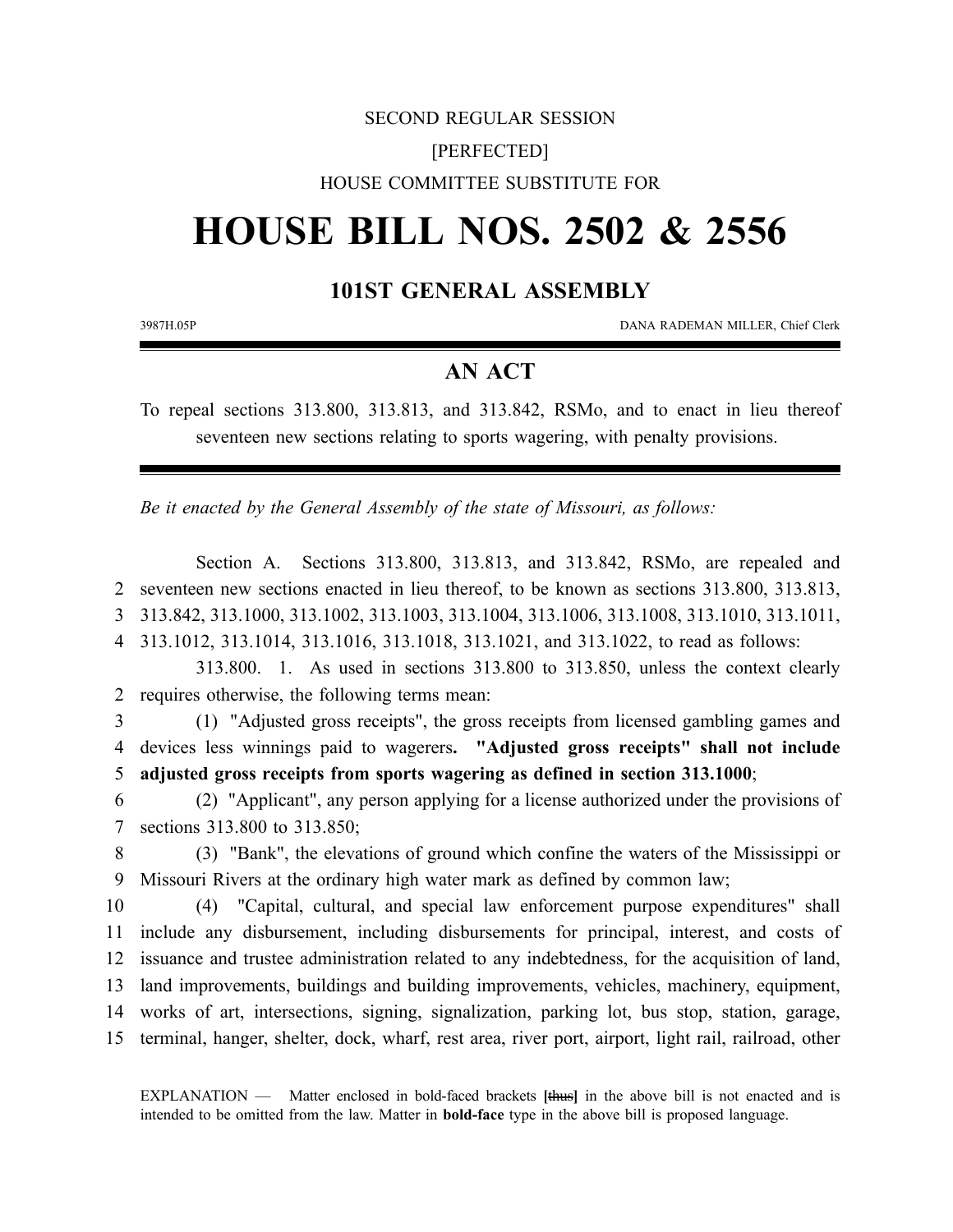mass transit, pedestrian shopping malls and plazas, parks, lawns, trees, and other landscape, convention center, roads, traffic control devices, sidewalks, alleys, ramps, tunnels, overpasses and underpasses, utilities, streetscape, lighting, trash receptacles, marquees, paintings, murals, fountains, sculptures, water and sewer systems, dams, drainage systems, creek bank restoration, any asset with a useful life greater than one year, cultural events, and any expenditure related to a law enforcement officer deployed as horse-mounted patrol, school resource or drug awareness resistance education (D.A.R.E) officer;

 (5) "Cheat", to alter the selection of criteria which determine the result of a gambling game or the amount or frequency of payment in a gambling game;

(6) "Commission", the Missouri gaming commission;

 (7) "Credit instrument", a written check, negotiable instrument, automatic bank draft or other authorization from a qualified person to an excursion gambling boat licensee or any of its affiliated companies licensed by the commission authorizing the licensee to withdraw the amount of credit extended by the licensee to such person from the qualified person's banking account in an amount determined under section 313.817 on or after a date certain of not more than thirty days from the date the credit was extended, and includes any such writing taken in consolidation, redemption or payment of a previous credit instrument, but does not include any interest-bearing installment loan or other extension of credit secured by collateral;

 (8) "Dock", the location in a city or county authorized under subsection 10 of section 313.812 which contains any natural or artificial space, inlet, hollow, or basin, in or adjacent to a bank of the Mississippi or Missouri Rivers, next to a wharf or landing devoted to the embarking of passengers on and disembarking of passengers from a gambling excursion but shall not include any artificial space created after May 20, 1994, and is located more than one thousand feet from the closest edge of the main channel of the river as established by the United States Army Corps of Engineers;

 (9) "Excursion gambling boat", a boat, ferry, other floating facility, or any nonfloating facility licensed by the commission on which gambling games are allowed;

(10) "Fiscal year", the fiscal year of a home dock city or county;

 (11) "Floating facility", any facility built or originally built as a boat, ferry or barge licensed by the commission on which gambling games are allowed;

 (12) "Gambling excursion", the time during which gambling games may be operated on an excursion gambling boat whether docked or during a cruise;

 (13) "Gambling game" includes, but is not limited to, games of skill or games of chance on an excursion gambling boat **[**but does not include gambling on sporting events**]**; provided such games of chance are approved by amendment to the Missouri Constitution;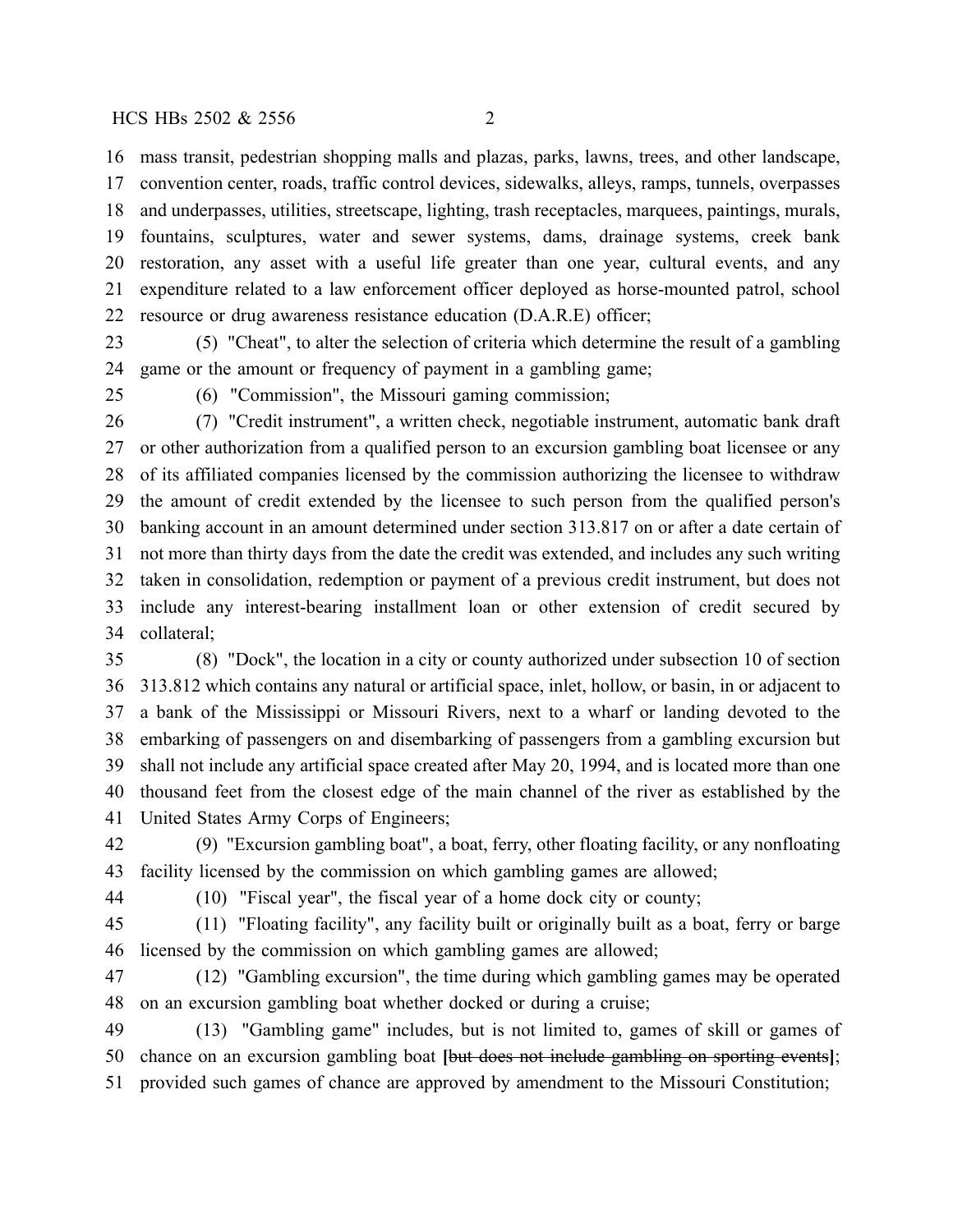(14) "Games of chance", any gambling game in which the player's expected return is not favorably increased by the player's reason, foresight, dexterity, sagacity, design, information or strategy;

 (15) "Games of skill", any gambling game in which there is an opportunity for the player to use the player's reason, foresight, dexterity, sagacity, design, information or strategy to favorably increase the player's expected return; including, but not limited to, the gambling games known as "poker", "blackjack" (twenty-one), "craps", "Caribbean stud", "pai gow poker", "Texas hold'em", "double down stud", **"sports wagering",** and any video representation of such games;

(16) "Gross receipts", the total sums wagered by patrons of licensed gambling games;

 (17) "Holder of occupational license", a person licensed by the commission to perform an occupation within excursion gambling boat operations which the commission has identified as requiring a license;

(18) "Licensee", any person licensed under sections 313.800 to 313.850;

 (19) "Mississippi River" and "Missouri River", the water, bed and banks of those rivers, including any space filled wholly or partially by the water of those rivers in a manner approved by the commission but shall not include any artificial space created after May 20, 1994, and is located more than one thousand feet from the closest edge of the main channel of the river as established by the United States Army Corps of Engineers;

 (20) "Nonfloating facility", any structure within one thousand feet of the Missouri or Mississippi River that contains at least two thousand gallons of water beneath or inside the facility either by an enclosed space containing such water or in rigid or semirigid storage containers or structures;

 (21) "Supplier", a person who sells or leases gambling equipment and gambling supplies to any licensee.

 2. (1) In addition to the games of skill defined in this section, the commission may approve other games of skill upon receiving a petition requesting approval of a gambling game from any applicant or licensee. The commission may set the matter for hearing by serving the applicant or licensee with written notice of the time and place of the hearing not less than five days prior to the date of the hearing and posting a public notice at each commission office. The commission shall require the applicant or licensee to pay the cost of placing a notice in a newspaper of general circulation in the applicant's or licensee's home dock city or county. The burden of proof that the gambling game is a game of skill is at all times on the petitioner. The petitioner shall have the affirmative responsibility of establishing the petitioner's case by a preponderance of evidence including:

(a) Is it in the best interest of gaming to allow the game; and

(b) Is the gambling game a game of chance or a game of skill?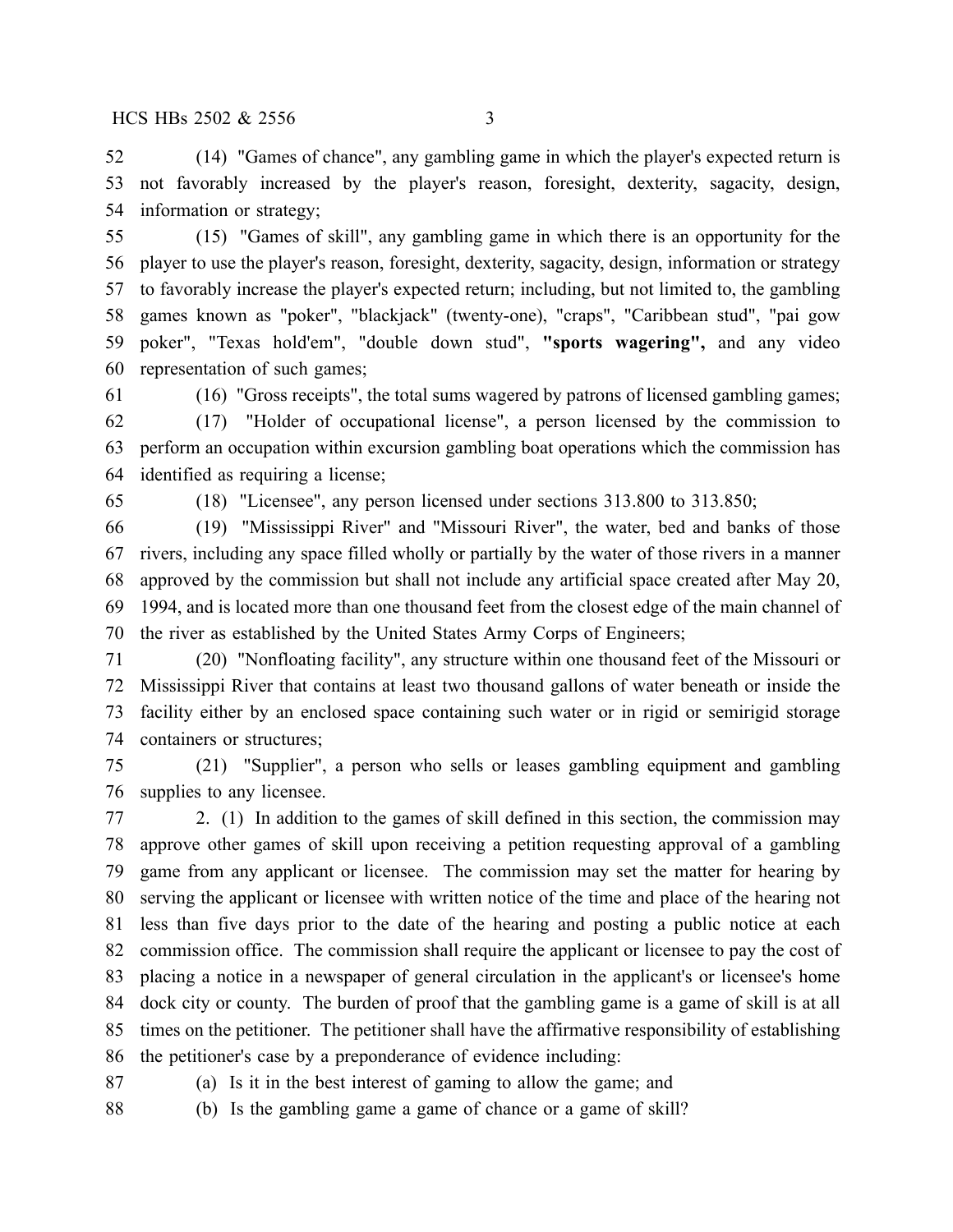(2) All testimony shall be given under oath or affirmation. Any citizen of this state shall have the opportunity to testify on the merits of the petition. The commission may subpoena witnesses to offer expert testimony. Upon conclusion of the hearing, the commission shall evaluate the record of the hearing and issue written findings of fact that shall be based exclusively on the evidence and on matters officially noticed. The commission shall then render a written decision on the merits which shall contain findings of fact, conclusions of law and a final commission order. The final commission order shall be within thirty days of the hearing. Copies of the final commission order shall be served on the petitioner by certified or overnight express mail, postage prepaid, or by personal delivery.

313.813. The commission may promulgate rules allowing a person that is a problem gambler to voluntarily exclude him/herself from an excursion gambling boat**, or a licensed facility or platform regulated under sections 313.1000 to 313.1022**. Any person that has been self-excluded is guilty of trespassing in the first degree pursuant to section 569.140 if such person enters an excursion gambling boat. **Any person who has been self-excluded and is found to have placed a wager under sections 313.1000 to 313.1022 shall forfeit his or her winnings and such winnings shall be credited to the compulsive gamblers fund created under section 313.842.**

313.842. **1.** There **[**may**] shall** be established programs which shall provide treatment, prevention**, recovery,** and education services for compulsive gambling. As used in this section, "compulsive gambling" means a condition suffered by a person who is chronically and progressively preoccupied with gambling and the urge to gamble. Subject to appropriation, such programs shall be funded from the one-cent admission fee authorized pursuant to section 313.820, and in addition, may be funded from the taxes collected and distributed to any city or county under section 313.822 **or any other funds appropriated by the general assembly**. Such moneys shall be submitted to the state and credited to the "Compulsive Gamblers Fund", which is hereby established within the department of mental health. Notwithstanding the provisions of section 33.080 to the contrary, moneys in the fund at the end of any biennium shall not be transferred to the credit of the general revenue fund. The department of mental health shall administer programs, either directly or by contract, for compulsive gamblers. The commission **[**may**] shall** administer programs to educate the public about problem gambling and promote treatment programs offered by the department of mental health. In addition, the commission shall administer the voluntary exclusion program for problem gamblers authorized by section **[**313.833**] 313.813**.

 **2. The commission, in cooperation with the department of mental health, shall develop an annual research report in order to assess the social and economic effects of gaming in the state and to obtain scientific information related to the neuroscience, psychology, sociology, epidemiology, and etiology of compulsive gambling. The report**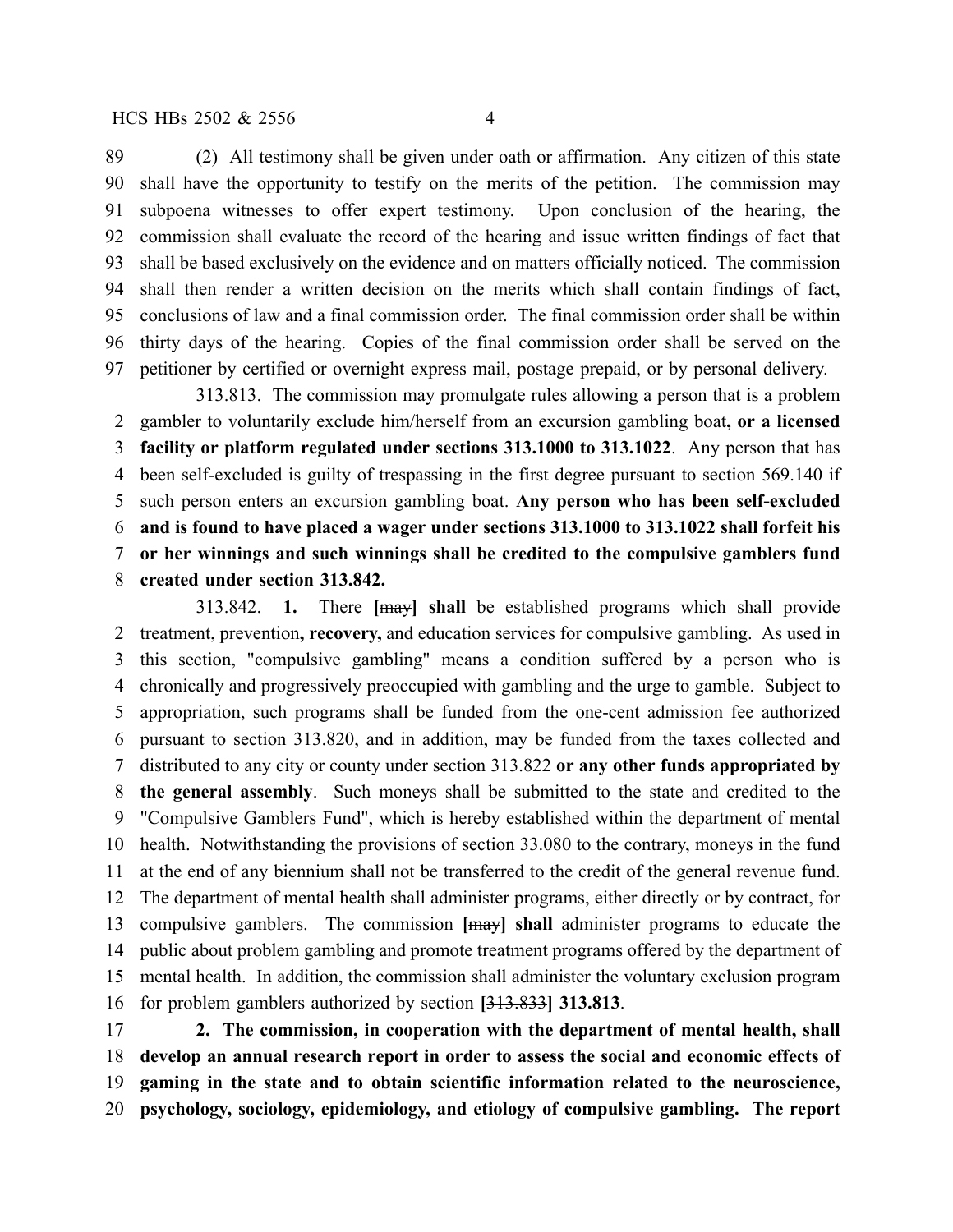**and associated studies shall be submitted to the governor, the president pro tempore of**

 **the senate, and the speaker of the house of representatives no later than January thirty-first of each year. The research report shall consist of at least:**

 **(1) A baseline study of the existing occurence of compulsive gambling in the state. The study shall examine and describe the existing levels of compulsive gambling and the existing programs available that have a goal of preventing and addressing the harmful consequences of compulsive gambling;**

 **(2) A comprehensive legal and factual study of the social and economic impacts of gambling on the state; and**

 **(3) Recommendations on programs and legislative actions to address compulsive gambling in the state, including a recommended appropriation to the compulsive gamblers fund based on the study required in subdivision (1) of this subsection.**

**313.1000. 1. As used in sections 313.1000 to 313.1022, the following terms shall mean:**

**(1) "Adjusted gross receipts":**

 **(a) The total of all cash and cash equivalents received by a sports wagering operator from sports wagering minus the total of:**

 **a. All cash and cash equivalents paid out as winnings to sports wagering patrons;**

 **b. The actual costs paid by a sports wagering operator for anything of value provided to and redeemed by patrons, including merchandise or services distributed to sports wagering patrons to incentivize sports wagering;**

**c. Voided or cancelled wagers;**

 **d. For the first year of implementation, one hundred percent of the costs of free play or promotional credits provided to and redeemed by patrons and decreasing by twenty-five percent each year following until the fifth and subsequent years, in which no cost of free play or promotional credits shall be deducted;**

**e. Any sums paid as a result of any federal tax, including federal excise tax; and**

**f. Uncollectible sports wagering receivables, not to exceed the lesser of:**

 **(i) A reasonable provision for uncollectible patron checks, automated clearing house (ACH) transactions, debit card transactions, and credit card transactions received from sports wagering operations; or**

 **(ii) Two percent of the total of all sums, including checks, whether collected, less the amount paid out as winnings to sports wagering patrons. For purposes of this section, a counter or personal check that is invalid or unenforceable under this section is considered cash received by the sports wagering operator from sports wagering operations;**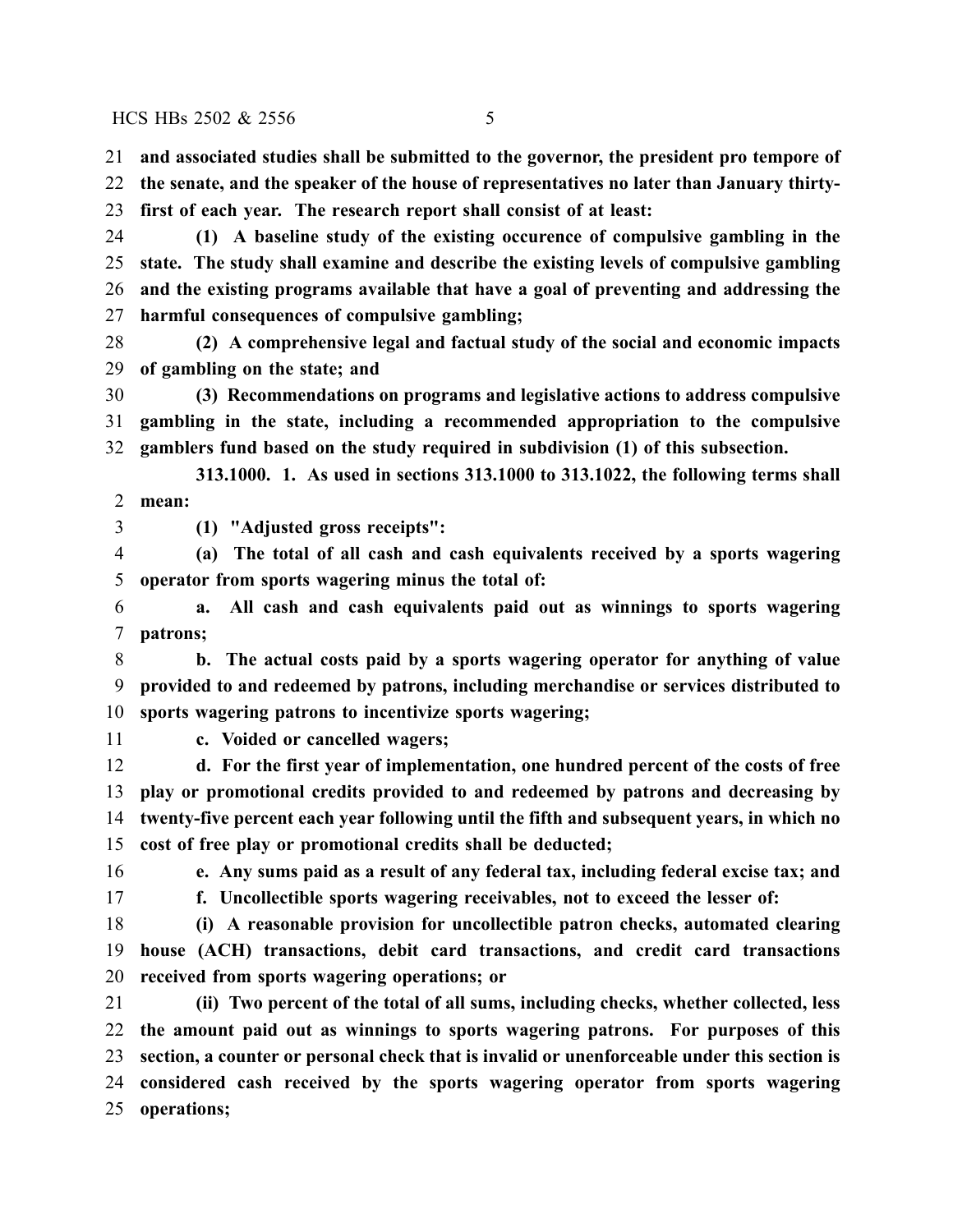**(b) The deductions allowed under paragraph (a) of this subdivision shall not include any costs arising directly from the purchase of advertising with a non-patron third-party, including the direct cost of purchasing print, television, or radio advertising or any signage or billboards;**

 **(c) If the amount of adjusted gross receipts in a gaming month is a negative figure, the certificate holder shall remit no sports wagering tax for that gaming month. Any negative adjusted gross receipts shall be carried over and calculated as a deduction in the subsequent gaming months until the negative figure has been brought to a zero balance;**

 **(2) "Certificate holder", a licensed applicant issued a certificate of authority by the commission;**

 **(3) "Certificate of authority", a certificate issued by the commission authorizing a licensed applicant to conduct sports wagering under sections 313.1000 to 313.1022;**

 **(4) "Commercially reasonable terms", for the purposes of official league data only, includes the following nonexclusive factors:**

 **(a) The extent to which event wagering operators have purchased the same or similar official league data on the same or similar terms;**

 **(b) The speed, accuracy, timeliness, reliability, quality, and quantity of the official league data as compared to comparable alternative data sources;**

 **(c) The quality and complexity of the process used to collect and distribute the official league data as compared to comparable alternative data sources; and**

**(d) The availability and cost of similar league data from multiple sources;**

**(5) "Commission", the Missouri gaming commission;**

**(6) "Department", the department of revenue;**

 **(7) "Designated sports district", the premises of a facility located in this state with a capacity of eleven thousand five hundred people or more, at which one or more professional sports teams that is a member of the National Football League, Major League Baseball, the National Hockey League, the National Basketball Association, Major League Soccer, the Women's National Basketball Association, or the National Women's Soccer League plays its home games, and the surrounding area within four hundred yards of such premises;**

 **(8) "Designated sports district mobile licensee", a person or entity, registered to do business within this state, that is designated by a professional sports team entity to be a licensed applicant and an interactive sports wagering platform operator authorized to offer sports wagering only via the internet in this state, subject to the commission's approval and licensure under sections 313.1000 to 313.1022; provided, however, for purposes of clarification and avoidance of doubt, the designated person or entity, rather**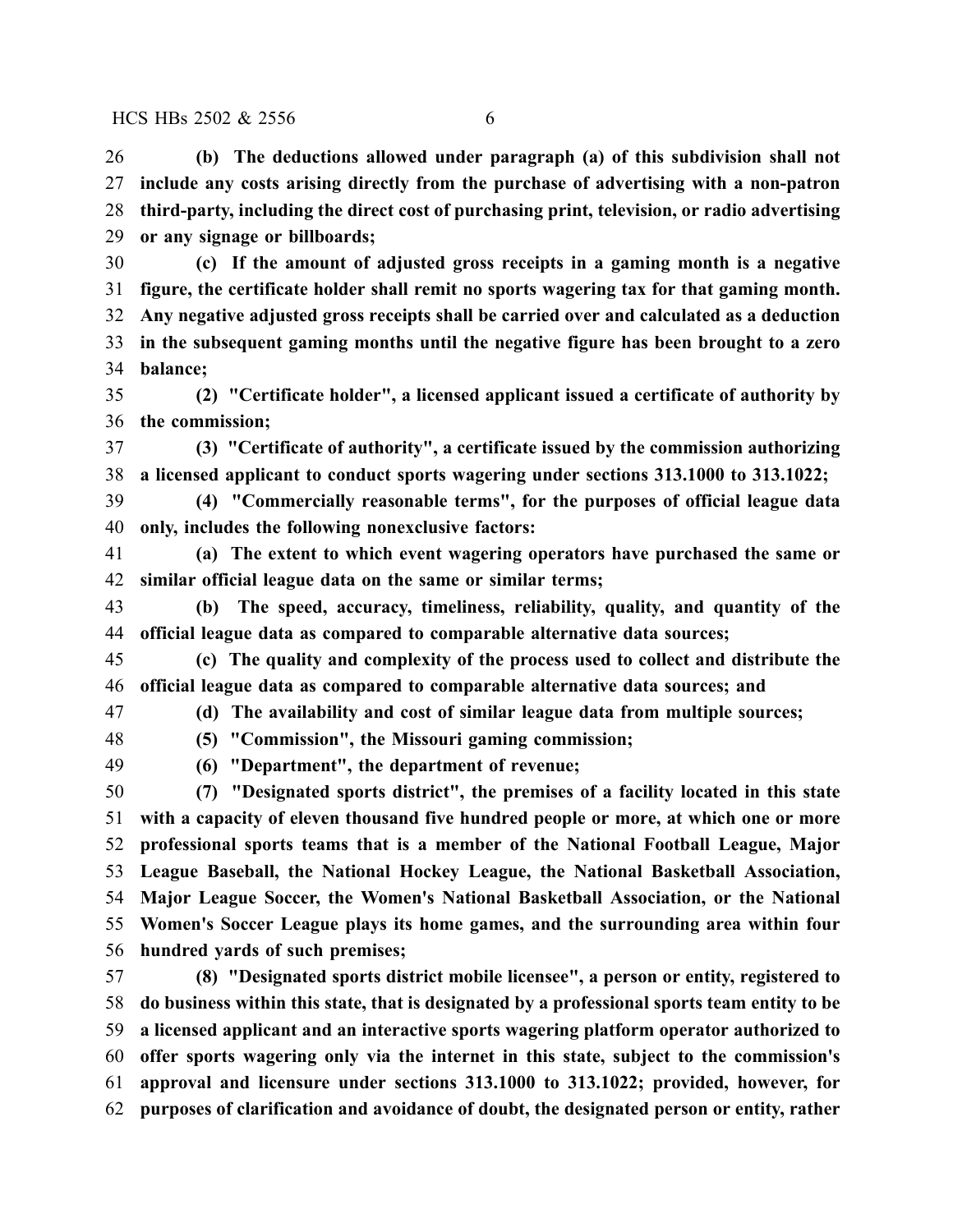**than the applicable professional sports team entity, shall be the party that submits to the commission for licensure under sections 313.1000 to 313.1022;**

 **(9) "Esports", athletic and sporting events in which all participants are eighteen years of age or older and involving electronic sports and competitive video games;**

 **(10) "Excursion gambling boat", the same meaning as defined under section 313.800;**

 **(11) "Gross receipts", the total amount of cash and cash equivalents paid by sports wagering patrons to a sports wagering operator to participate in sports wagering;**

 **(12) "Interactive sports wagering platform" or "platform", a platform operated by an interactive sports wagering platform operator that offers sports wagering through an individual account registered to an eligible person, under section 313.1014, over the internet, including on websites and mobile devices, on behalf of a licensed facility or designated sports district. Except as otherwise provided, an interactive sports wagering platform may also offer in-person sports wagering on behalf of a licensed facility that is an excursion gambling boat at its licensed facility, including through sports wagering devices;**

 **(13) "Interactive sports wagering platform operator", a suitable legal entity that holds a license issued by the commission to operate an interactive sports wagering platform;**

 **(14) "Licensed applicant", a person holding a license issued under section 313.807 to operate an excursion gambling boat, an interactive sports wagering platform operator, or a designated sports district mobile licensee;**

 **(15) "Licensed facility", an excursion gambling boat licensed under this chapter or a designated sports district for which a certificate holder is licensed under sections 313.1000 to 313.1022;**

 **(16) "Licensed supplier", a person holding a supplier's license issued by the commission;**

**(17) "Occupational license", a license issued by the commission;**

 **(18) "Official league data", statistics, results, outcomes, and other data related to a sports event or other event utilized to determine the outcome of tier 2 bets obtained pursuant to an agreement with the relevant sports governing body or an entity expressly authorized by the sports governing body to provide such information that authorizes a sports wagering operator to use such data for determining the outcome of tier 2 bets; (19) "Person", an individual, sole proprietorship, partnership, association, fiduciary, corporation, limited liability company, or any other business entity;**

 **(20) "Professional sports team entity", a person or entity, registered to do business in this state, which owns or operates a professional sports team that is a**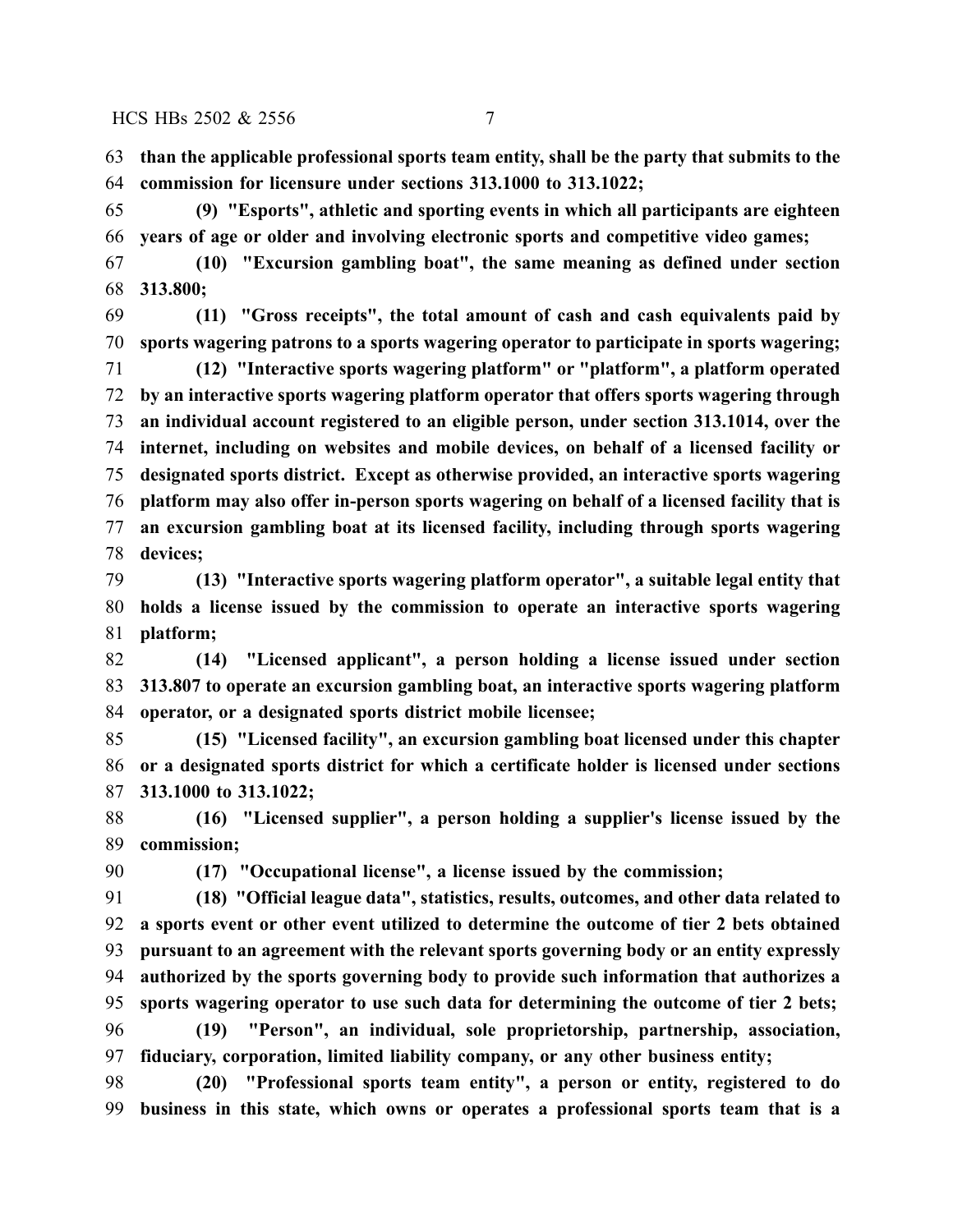**member of the National Football League, Major League Baseball, the National Hockey League, the National Basketball Association, Major League Soccer, the Women's National Basketball Association, or the National Women's Soccer League and that plays its home games within a designated sports district;**

 **(21) "Sports governing body", an organization headquartered in the United States that prescribes final rules and enforces codes of conduct with respect to a sports event and participants therein;**

 **(22) "Sports wagering", "sports wager", "sports bet", or "bet", wagering on athletic, sporting, and other competitive events involving human competitors including, but not limited to, esports, or on other events as approved by the commission. Such terms shall include, but not be limited to, bets or wagers made on: portions of athletic and sporting events, including those on outcomes determined prior to the start of a sporting event, or on the individual statistics of athletes in a sporting event or compilation of sporting events, involving human competitors. The term includes, but is not limited to, single-game wagers, teaser wagers, parlays, over-unders, moneyline bets, pools, exchange wagering, in-game wagers, in-play wagers, proposition wagers, and straight wagers or other wagers approved by the commission. Sports wagering shall not include fantasy sports under section 313.900 to 313.955 or those games and contests in which the outcome is determined purely on chance and without any human skill, intention, interaction, or direction;**

 **(23) "Sports wagering commercial activity", any operation, promotion, signage, advertising, or other business activity relating to sports wagering, including the operation or advertising of a business or location at which sports wagering is offered or a business or location at which sports wagering through one or more interactive platforms is promoted or advertised;**

 **(24) "Sports wagering device" or "sports wagering kiosk", a self-service mechanical, electrical, or computerized contrivance, terminal, device, apparatus, piece of equipment, or supply approved by the commission for conducting sports wagering under sections 313.1000 to 313.1022. "Sports wagering device" shall not include a device used by a sports wagering patron to access an interactive sports wagering platform. The hardware of a sports wagering device not capable of accepting wagers shall not be considered a sports wagering device;**

 **(25) "Sports wagering operator" or "operator", a licensed facility that is an excursion gambling boat or an interactive sports wagering platform operator offering sports wagering on behalf of a licensed facility;**

 **(26) "Sports wagering supplier", a person that provides goods, services, software, or any other components necessary for the creation of sports wagering**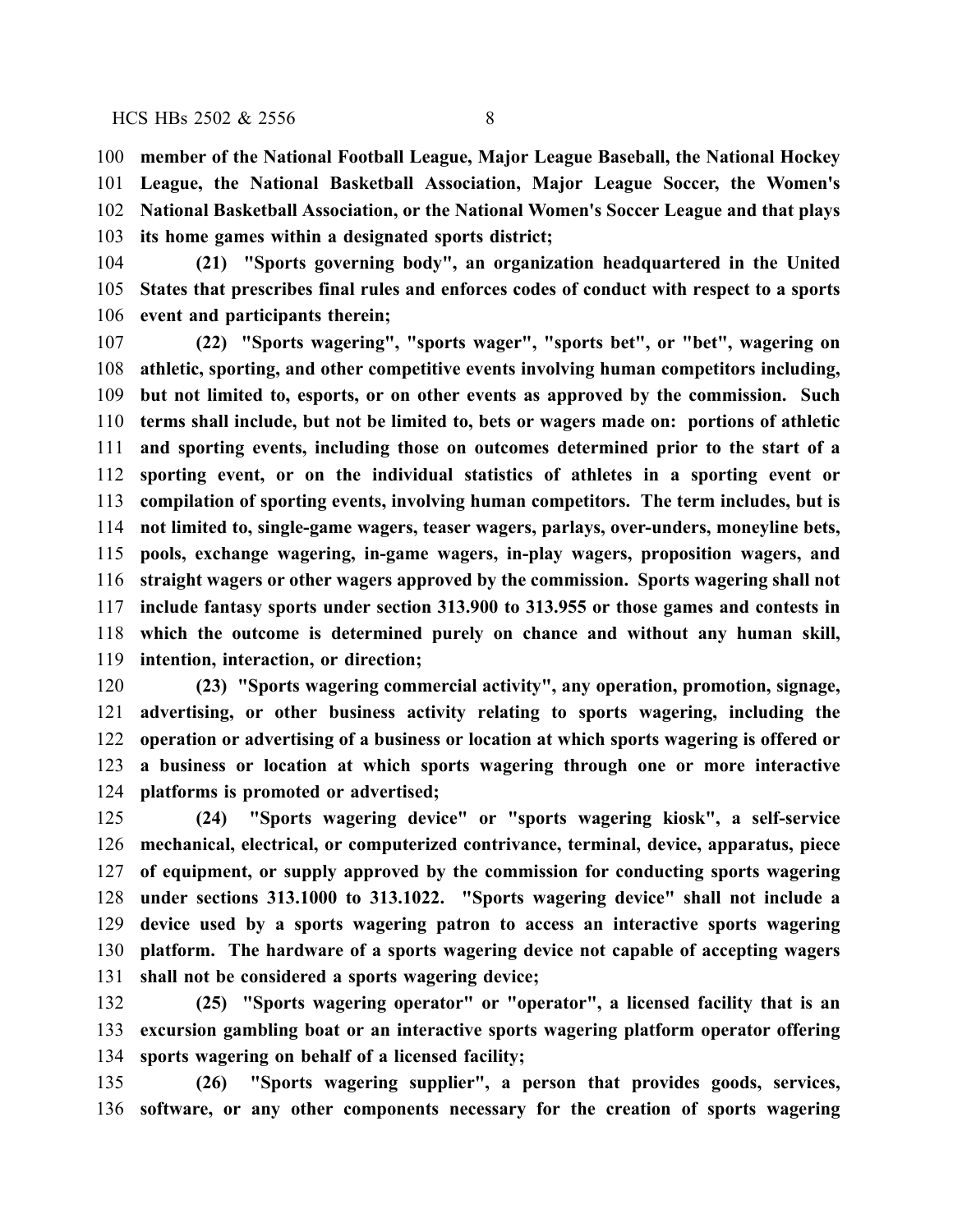**markets and determination of wager outcomes, directly or indirectly, to any sports wagering operator or applicant involved in the acceptance of wagers, including any of the following: providers of data feeds and odds services, providers of kiosks used for self-wagering made in-person, risk management providers, integrity monitoring providers, and other providers of sports wagering supplier services as determined by the commission; provided, however, that no sports governing body shall be a sports wagering supplier for any purposes under sections 313.1000 to 313.2022;**

 **(27) "Supplier's license", a license issued by the commission under section 313.807;**

 **(28) "Tier 1 bet", an internet bet that is determined solely by the final score or final outcome of the sports event and is placed before the sports event has begun;**

**(29) "Tier 2 bet", an internet bet that is not a tier 1 bet.**

**313.1002. 1. The state of Missouri shall be exempt from the provisions of 15 U.S.C. Section 1172, as amended.**

 **2. All shipments of gambling devices, which shall include devices capable of accepting sports wagers used to conduct sports wagering under sections 313.1000 to 313.1022 to licensed applicants or sports wagering operators, the registering, recording, and labeling of which have been completed by the manufacturer or dealer thereof in accordance with 15 U.S.C. Sections 1171 to 1178, as amended, shall be legal shipments of gambling devices into this state. Point-of-contact devices or kiosks not yet capable of accepting sports wagers shall not be considered gambling devices for purposes of this section.**

**313.1003. 1. Sports wagering shall not be offered in this state except by a certificate holder.**

**2. A certificate holder may offer sports wagering:**

 **(1) In person within its applicable licensed facility, provided that such certificate holder is an excursion gambling boat licensed under this chapter; and**

 **(2) Over the internet through an interactive sports wagering platform to persons physically located in this state.**

 **3. Notwithstanding any other provision of law to the contrary, except as provided under sections 313.1000 to 313.1022, sports wagering commercial activity shall be prohibited from occurring within any designated sports district without the approval of each professional sports team entity applicable to such designated sports district, provided, however, that no such approval shall be required for the sole activity of offering sports wagering over the internet via an interactive sports wagering platform that is accessible to persons physically located within such designated sports district.**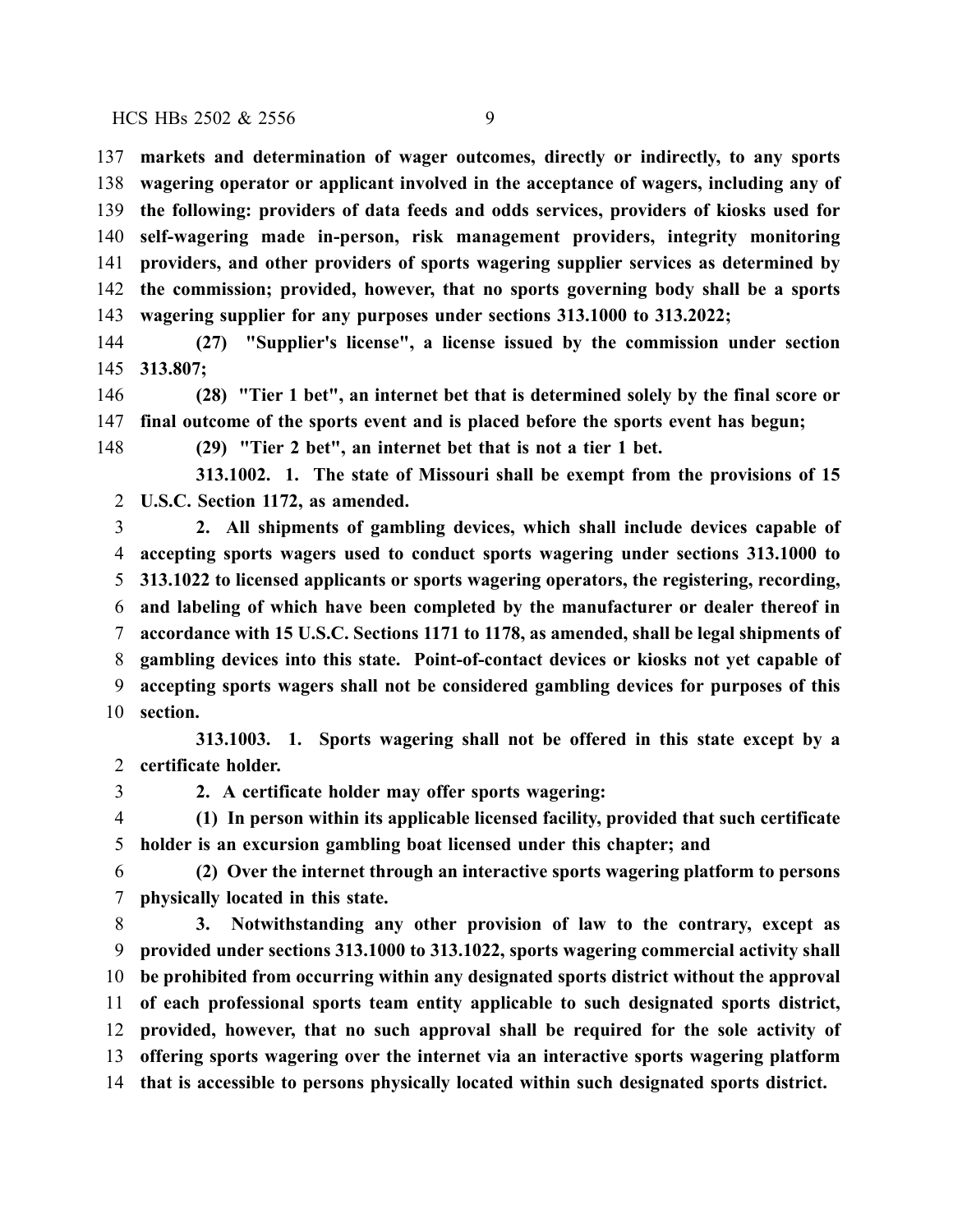**313.1004. 1. The commission shall have full jurisdiction to supervise all gambling operators governed by sections 313.1000 to 313.1022 and shall adopt rules and regulations to implement the provisions of sections 313.1000 to 313.1022. Any rule or portion of a rule, as that term is defined in section 536.010, that is created under the authority delegated in this section shall become effective only if it complies with and is subject to all of the provisions of chapter 536 and, if applicable, section 536.028. This section and chapter 536 are nonseverable, and if any of the powers vested with the general assembly pursuant to chapter 536 to review, to delay the effective date, or to disapprove and annul a rule are subsequently held unconstitutional, then the grant of rulemaking authority and any rule proposed or adopted after August 28, 2022, shall be invalid and void.**

 **2. Rules adopted under this section shall include, but not be limited to, the following:**

 **(1) Standards and procedures to govern the conduct of sports wagering, including the manner in which:**

**(a) Wagers are received;**

**(b) Payouts are paid; and**

**(c) Point spreads, lines, and odds are disclosed;**

 **(2) Standards governing how a sports wagering operator offers sports wagering over the internet through an interactive sports wagering platform to patrons physically located in Missouri;**

 **(3) The manner in which a sports wagering operator's books and financial records relating to sports wagering are maintained and audited, including standards for the daily counting of a sports wagering operator's gross receipts from sports wagering and standards to ensure that internal controls are followed; and**

 **(4) Standards concerning the detection and prevention of compulsive gambling including, but not limited to, requirements to use a nationally recognized problem gambling helpline phone number in all promotional activity.**

 **3. Rules adopted under this section shall require a sports wagering operator to make commercially reasonable efforts to do the following:**

 **(1) Designate one or more areas within the licensed facility operated by the sports wagering operator if the sports wagering operator is a licensed facility that is an excursion gambling boat;**

 **(2) Ensure the security and integrity of sports wagers accepted through any interactive sports wagering platform operated or authorized by such sports wagering operator;**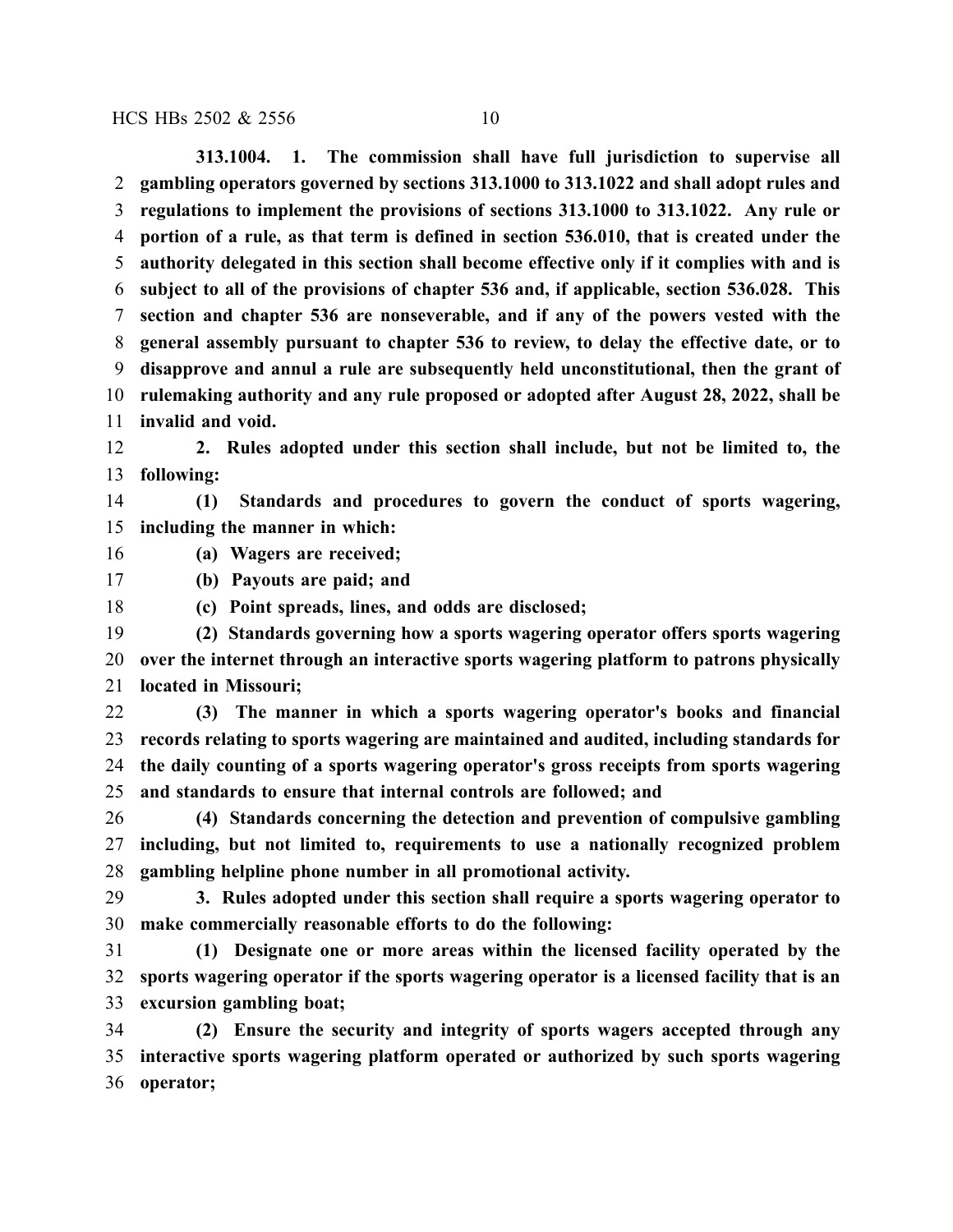**(3) Ensure that the sports wagering operator's surveillance system covers all areas of the in-person sports wagering activity conducted within a licensed facility that is an excursion gambling boat;**

 **(4) Allow the commission to be present through the commission's gaming agents when sports wagering is conducted in all areas of the sports wagering operator's licensed facility that is an excursion gambling boat in which sports wagering is conducted to do the following:**

 **(a) Ensure maximum security of the counting and storage of the sports wagering revenue received by the sports wagering operator;**

 **(b) Certify the sports wagering revenue received by the sports wagering operator; and**

**(c) Receive complaints from the public;**

 **(5) Ensure that wager results are determined only from data that is provided by the applicable sports governing body or the licensed sports wagering suppliers;**

 **(6) Ensure that persons who are under twenty-one years of age do not make sports wagers;**

 **(7) Establish house rules specifying the amounts to be paid on winning wagers and the effect of schedule changes. The house rules shall be displayed in the sports wagering operator's sports wagering area or posted on the sports wagering operator's internet site or mobile application and included in the terms and conditions thereof or another approved area; and**

 **(8) Establish industry-standard procedures regarding the voiding or cancelling of wagers in the sports wagering operator's internal controls and house rules.**

 **4. (1) A sports governing body or other authorized entity that maintains official league data may notify the commission that official league data for settling tier 2 bets is available for sports wagering operators.**

 **(2) The commission shall notify sports wagering operators within seven days of receipt of the notification from the sports governing body or other authorized entity that maintains official league data of the availability of official league data. Within sixty days following such notification by the commission, each sports wagering operator shall use only official league data to settle tier 2 bets on athletic events sanctioned by the applicable sports governing body, except:**

 **(a) During the pendency of a request by such sports wagering operator to the commission, under section 313.1004, to use alternative data sources approved by the commission to settle such tier 2 bets; or**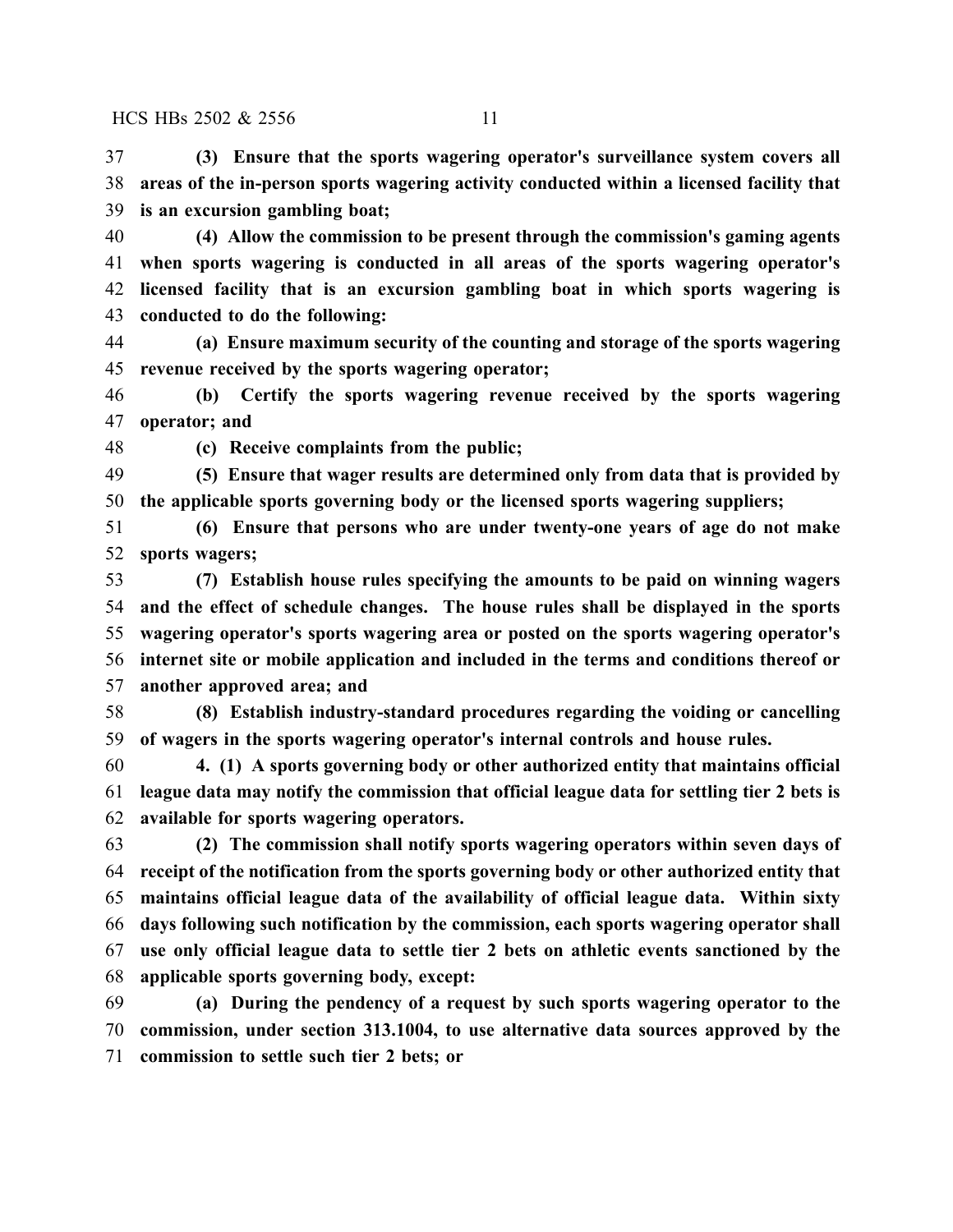**(b) Following approval by the commission of a request by such sports wagering operator to use alternative data sources approved by the commission in accordance with section 313.1004.**

 **(3) Official league data made available to sports wagering operators by the sports governing body or other authorized entity that maintains official league data shall be offered on commercially reasonable terms.**

 **(4) A sports wagering operator may submit a written request to the commission for the use, or continued use, of alternative data sources approved by the commission within sixty days of receiving the notification from the commission regarding the availability of official league data. The request shall demonstrate in detail that the sports governing body or other authorized entity that maintains official league data is unable or unwilling to offer official league data on commercially reasonable terms. Within sixty days of receipt of the written request from a sports wagering operator to use an alternative data source, the commission shall issue a written approval or disapproval of such a request.**

 **(5) The commission shall publish a list of official league data providers on its website.**

 **5. The commission may enter into agreements with other jurisdictions to facilitate, administer, and regulate multi-jurisdictional sports betting by sports betting operators to the extent that entering into the agreement is consistent with state and federal laws and the sports betting agreement is conducted only in the United States.**

**313.1006. 1. A licensed applicant holding a license issued under section 313.807 to operate an excursion gambling boat who wishes to offer sports wagering under sections 313.1000 to 313.1022 shall:**

 **(1) Submit an application to the commission in the manner prescribed by the commission for each licensed facility in which the licensed applicant wishes to conduct sports wagering;**

 **(2) Pay an initial application fee not to exceed one hundred thousand dollars, which shall be deposited in the gaming commission fund and distributed according to section 313.835; and**

 **(3) Submit to the commission a responsible gambling plan that shall include, but is not limited to:**

 **(a) Annual training for all staff regarding the practice of responsible gambling and identifying compulsive or problem gamblers;**

 **(b) Policies and strategies for handling situations in which players indicate they are in distress or experiencing a problem; and**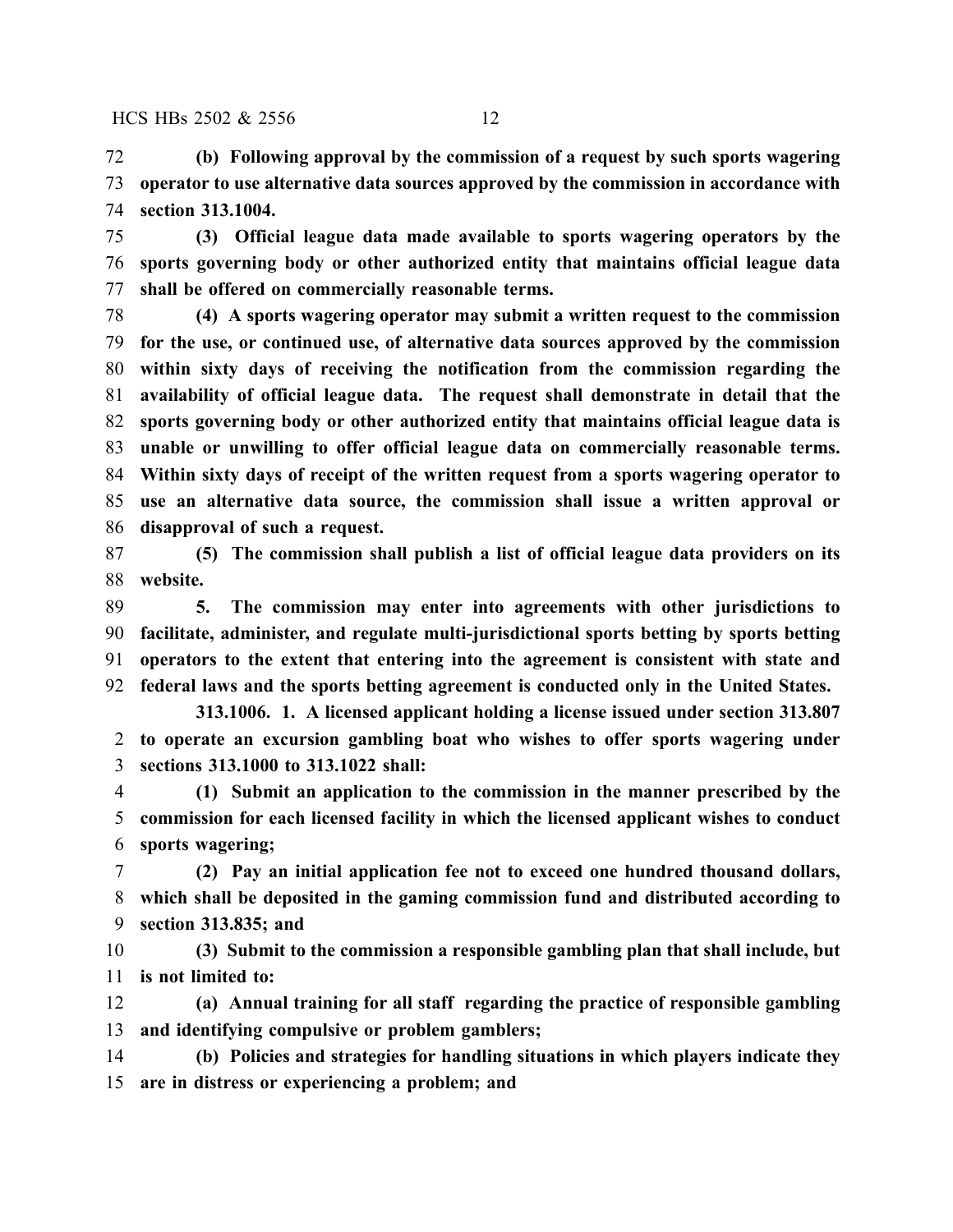**(c) Policies and strategies to address third-party concerns about players' gambling behavior.**

 **2. Upon receipt of the application and fee required under subsection 1 of this section, the commission shall issue a certificate of authority to a licensed applicant authorizing the licensed applicant to conduct sports wagering under sections 313.1000 to 313.1022 in a licensed facility or through an interactive sports wagering platform.**

**313.1008. 1. The commission shall ensure that new sports wagering devices and new forms, variations, or composites of sports wagering are tested under the terms and conditions that the commission considers appropriate prior to authorizing a sports wagering operator to offer a new sports wagering device or a new form, variation, or composite of sports wagering. The commission may utilize an approved independent testing laboratory to assist with any requirements of this section. The commission shall accept such testing of another sports wagering governing body in the United States if the commission determines the testing of that governing body is substantially similar to the testing that would otherwise be required by the commission and the sports wagering operator verifies that its sports wagering devices and forms have not materially changed since such testing.**

 **2. A licensed facility that is an excursion gambling boat may also offer sports wagering through up to three individually branded interactive sports wagering platforms under the brand, trade name, or another name it is doing business as (d/b/ a) selected by the sports wagering operator or, as applicable, the interactive sports wagering platform operator. A sports wagering operator may operate each interactive sports wagering platform or contract with one or more interactive sports wagering platform operators to administer any or all of the interactive sports wagering platforms on the licensed facility's behalf. Notwithstanding any provision of this section and anything to the contrary set forth under sections 313.1000 through 313.1022, in no event shall sports wagering be offered through more than six sports wagering platforms contracting with any one owner of a licensed facility, directly or indirectly through any parent company, subsidiary, or affiliate of such owner.**

 **3. Each designated sports district mobile licensee may offer sports wagering within the state through one interactive sports wagering platform. Each designated sports district mobile licensee shall be required to be licensed by the commission as an interactive sports wagering platform operator. Sports wagering over the internet through any interactive sports wagering platform may be offered by any licensed sports wagering operator within any designated sports district.**

 **4. Notwithstanding anything to the contrary set forth under sections 313.1000 through 313.1022, no sports wagering operator may offer sports wagering in person or**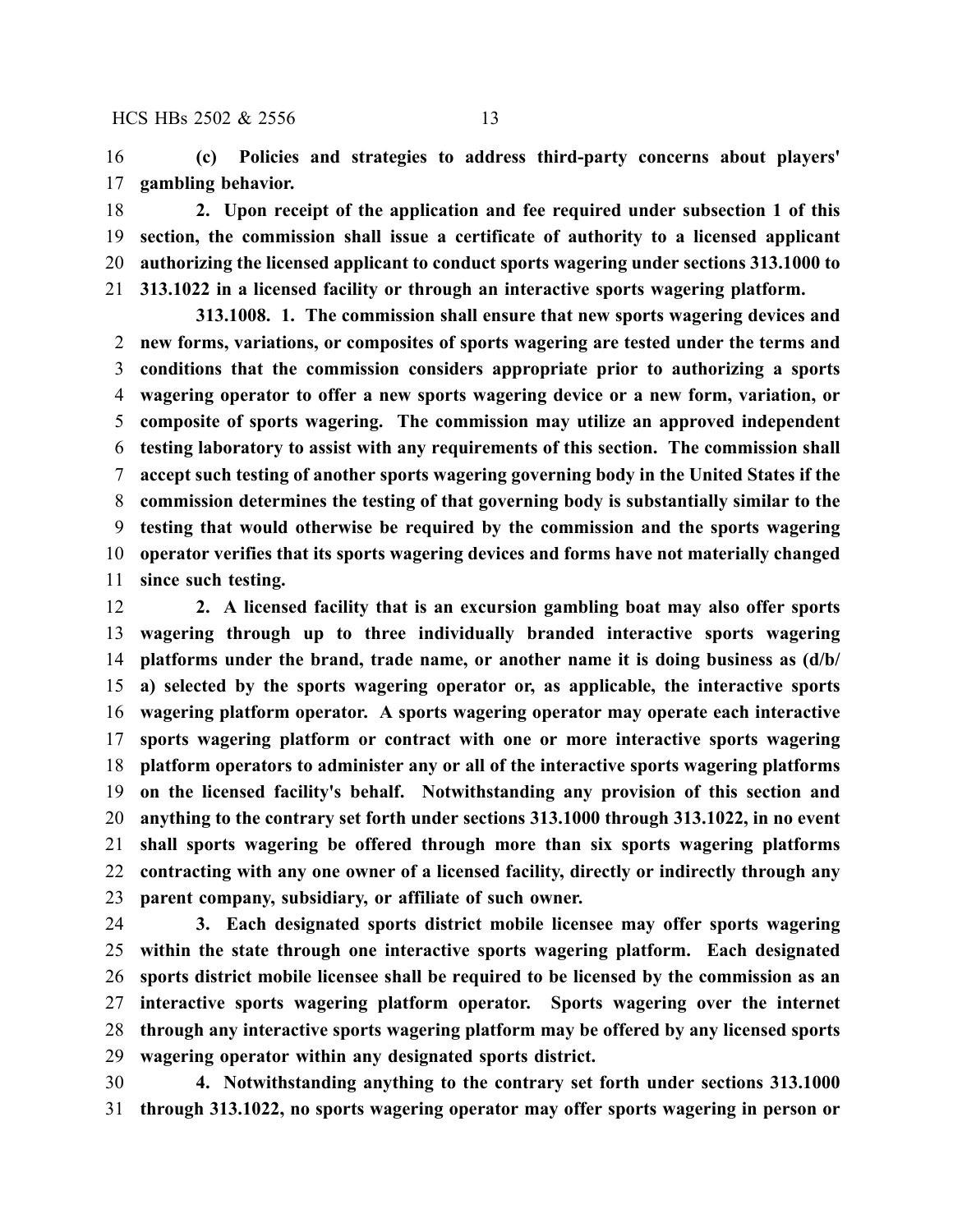**through any sports wagering kiosk, except within a licensed facility that is an excursion gambling boat.**

 **5. (1) Sports wagering may be conducted with chips, tokens, electronic cards, cash, cash equivalents, debit or credit cards, other negotiable currency, online payment services, automated clearing houses, promotional funds, or any other means approved by the commission.**

 **(2) A sports wagering operator shall in its internal controls or house rules determine a minimum wager amount in sports wagering conducted by the sports wagering operator and may determine a maximum wager amount.**

 **6. A sports wagering operator shall not permit any sports wagering on the premises of the licensed facility except as provided under this chapter.**

 **7. A sports wagering device, point-of-contact sports wagering device, or sports wagering kiosk shall be approved by the commission and acquired by a sports wagering operator from a licensed supplier.**

 **8. The commission shall determine the occupations related to sports wagering that require an occupational license, which shall not include employees that do not possess the authority or ability to alter material systems required for sports wagering in this state.**

 **9. A sports wagering operator may lay off one or more sports wagers. The commission may promulgate rules permitting sports wagering operators or platforms to employ systems that offset loss or manage risk in the operation of sports wagering under sections 313.1000 to 313.1022 through the use of liquidity pools in other jurisdictions in which the sports wagering operator, platform, an affiliate of the sports wagering operator or platform, or a third party also holds licenses to conduct sports wagering; provided that, at all times adequate protections are maintained to ensure sufficient funds are available to pay winnings to patrons.**

 **10. A sports wagering operator shall include information and tools to assist players in making responsible decisions. The sports wagering operator shall provide at a minimum:**

 **(1) Prominently displayed tools to set limits on the amount of time and money a player spends on any interactive sports wagering platform;**

 **(2) Prominently displayed information regarding compulsive gambling and ways to seek treatment and support if a player believes he or she has a problem; and**

 **(3) Provide a player with the ability to exclude the use of certain electronic payment methods if desired by the player.**

**313.1010. 1. An interactive sports wagering platform operator shall offer sports wagering on behalf of a licensed facility only if the interactive sports wagering platform**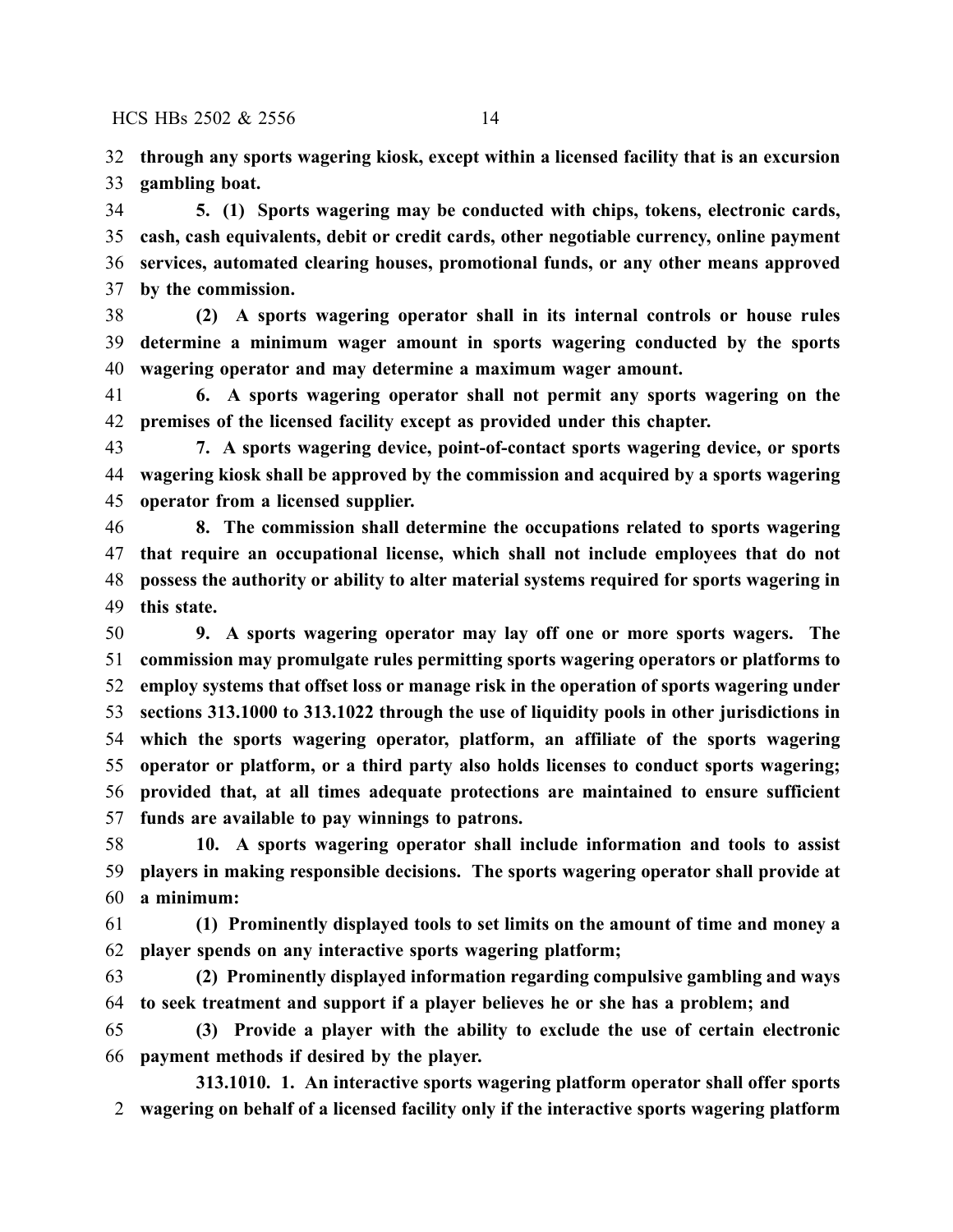**operator is properly licensed by the commission and has contracted with a licensed facility.**

**2. An applicant for an interactive sports wagering platform license shall:**

 **(1) Submit an application to the commission in the manner prescribed by the commission to verify the platform's eligibility under this section;**

 **(2) Pay an initial application fee not to exceed one hundred fifty thousand dollars; and**

 **(3) Submit to the commission a responsible gambling plan that shall include, but is not limited to:**

 **(a) Annual training for all staff regarding the practice of responsible gambling and identifying compulsive or problem gamblers;**

 **(b) Policies and strategies for handling situations in which players indicate they are in distress or experiencing a problem; and**

 **(c) Policies and strategies to address third-party concerns about players' gambling behavior.**

 **3. On or before the anniversary date of the payment of the initial application fee under this section, an interactive sports wagering platform provider holding a license issued under this section shall pay to the commission a license renewal fee not to exceed one hundred twenty-five thousand dollars. Such funds shall be deposited into the gaming commission fund established under section 313.835.**

 **4. Notwithstanding any other provision of law to the contrary, the following information shall be confidential and shall not be disclosed to the public unless required by court order or by any other provision of sections 313.1000 to 313.1022:**

 **(1) Any application submitted to the commission relating to sports wagering in this state; and**

 **(2) All documents, reports, and data submitted by an applicant relating to sports wagering in this state to the commission containing proprietary information, trade secrets, financial information, or personally identifiable information about any person.**

**313.1011. 1. The commission may issue a supplier's license to a sports wagering supplier.**

 **2. A sports wagering supplier may provide its services to licensees under a fixed- fee or revenue-sharing agreement only if the supplier is properly licensed by the commission.**

 **3. At the request of an applicant for a sports wagering supplier's license, the commission may issue a provisional license to the applicant, as long as the applicant has submitted a completed application for the license, including paying the required**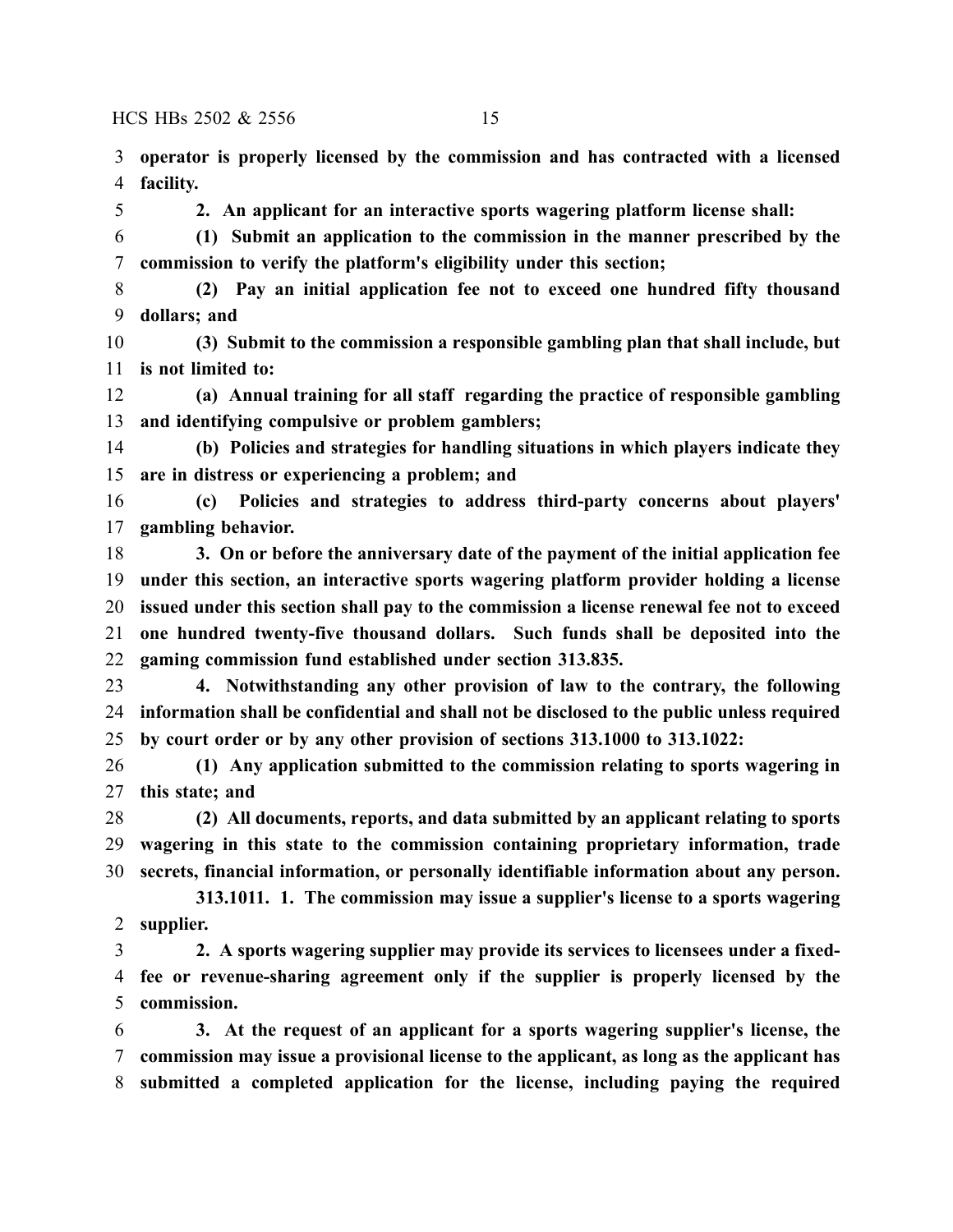**application fee. The commission may prescribe by rule the requirements to receive a provisional license.**

 **4. An applicant for a sports wagering supplier's license shall disclose the identity of:**

 **(1) The applicant's principal owners who directly own ten percent or more of the applicant;**

 **(2) Each holding, intermediary, or parent company that directly owns fifteen percent or more of the applicant; and**

 **(3) The applicant's CEO and CFO, or their equivalents, as determined by the commission.**

 **5. Government-created entities, including statutory authorized pension investment boards and Canadian Crown corporations, that are direct or indirect shareholders of an applicant shall be waived in the applicant's disclosure of ownership and control as determined by the commission.**

 **6. Investment funds or entities registered with the Securities and Exchange Commission (SEC), including investment advisors and entities under the management of the SEC-registered entity, that are direct or indirect shareholders of an applicant shall be waived in the applicant's disclosure of ownership and control as determined by the commission.**

 **7. A supplier's license or provisional supplier's license shall be sufficient to provide sports wagering supplier services to licensees. A renewal fee shall be submitted biennially as determined by the commission.**

**313.1012. 1. A sports wagering operator shall verify that a person placing a wager is at least the legal minimum age for placing a wager under sections 313.1000 to 313.1022.**

 **2. The commission shall establish an online method for a player to apply for placement in the self-exclusion program. Each sports wagering operator shall include a link to such application on all sports wagering platforms.**

 **3. The commission shall adopt rules and regulations that incorporate a sports wagering self-exclusion program into the program adopted under sections 313.800 to 313.850. Any rule or portion of a rule, as that term is defined in section 536.010, that is created under the authority delegated in this section shall become effective only if it complies with and is subject to all of the provisions of chapter 536 and, if applicable, section 536.028. This section and chapter 536 are nonseverable, and if any of the powers vested with the general assembly pursuant to chapter 536 to review, to delay the effective date, or to disapprove and annul a rule are subsequently held unconstitutional,**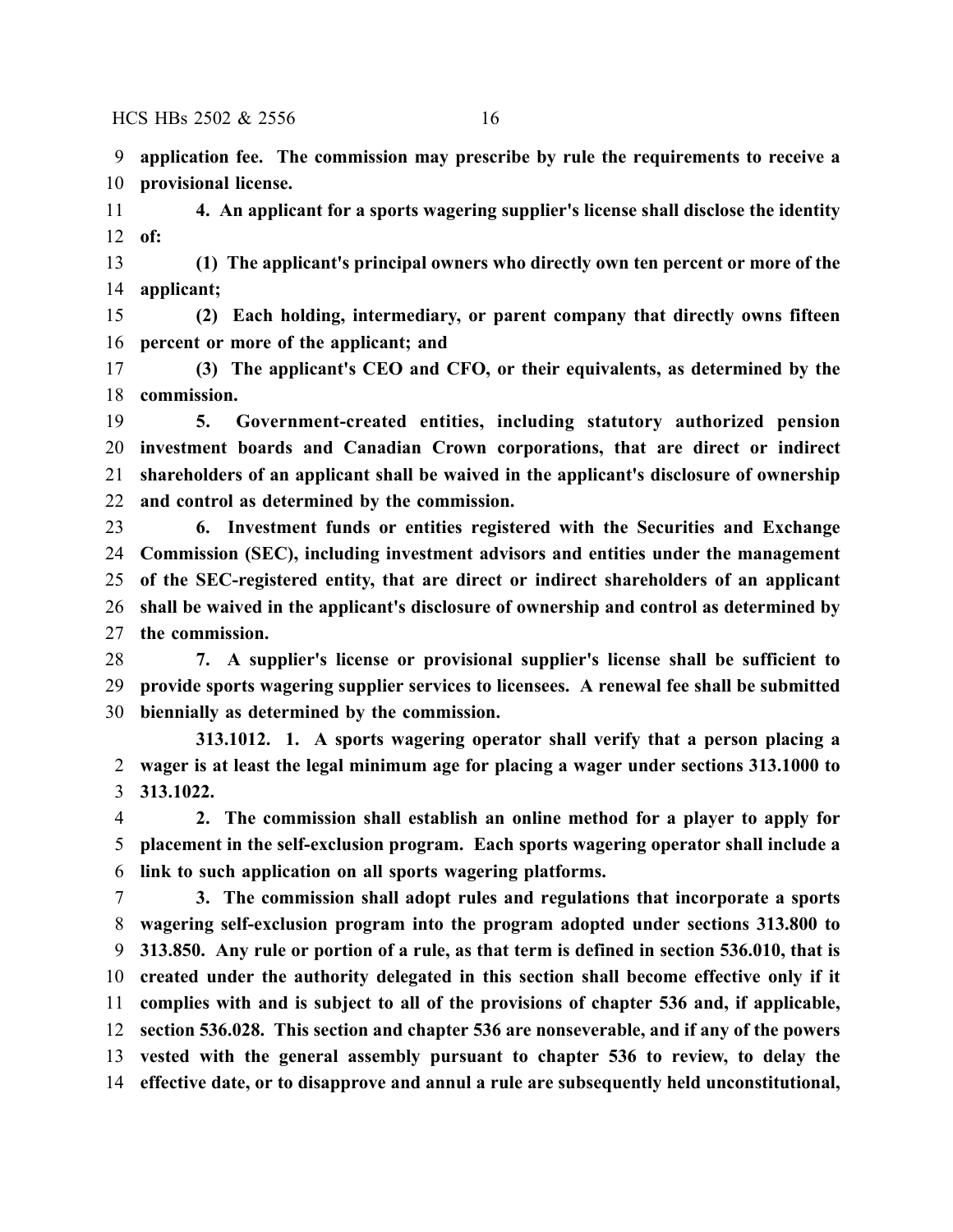**then the grant of rulemaking authority and any rule proposed or adopted after August 28, 2022, shall be invalid and void.**

 **4. The commission shall adopt rules to ensure that advertisements for sports wagering:**

 **(1) Do not knowingly target minors or other persons who are ineligible to place wagers, problem gamblers, or other vulnerable persons;**

**(2) Disclose the identity of the sports wagering operator;**

 **(3) Provide information about or links to resources relating to gambling addiction;**

**(4) Are not otherwise false, misleading, or deceptive to a reasonable consumer;**

 **(5) Are not included on internet sites or pages dedicated to compulsive or problem gambling; and**

 **(6) Include responsible gambling messages and a nationally recognized problem gambling helpline number in all promotional activity.**

 **5. The commission shall establish penalties of not less than ten thousand dollars but not more than one hundred thousand dollars for any sports wagering operator who violates the restrictions placed on advertising to persons listed in subdivision (1) of subsection 4 of this section.**

**313.1014. 1. The commission shall conduct background checks on individuals seeking licenses under sections 313.1000 to 313.1022. A background check conducted under this section shall include a search for criminal history and any charges or convictions involving corruption or manipulation of sporting events. A background check under this section shall be consistent with the provisions of section 313.810.**

 **2. (1) A sports wagering operator shall employ commercially reasonable methods to:**

 **(a) Prohibit the sports wagering operator; directors, officers, and employees of the sports wagering operator; and any relative of an operator, director, or officer living in the same household from placing sports wagers with the sports wagering operator;**

 **(b) Prohibit any person with access to nonpublic confidential information held by the sports wagering operator from placing sports wagers with the sports wagering operator;**

 **(c) Prevent the sharing of confidential information that could affect sports wagering offered by the sports wagering operator or by third parties until the information is made publicly available; and**

 **(d) Prohibit persons from placing sports wagers as agents or proxies for other persons.**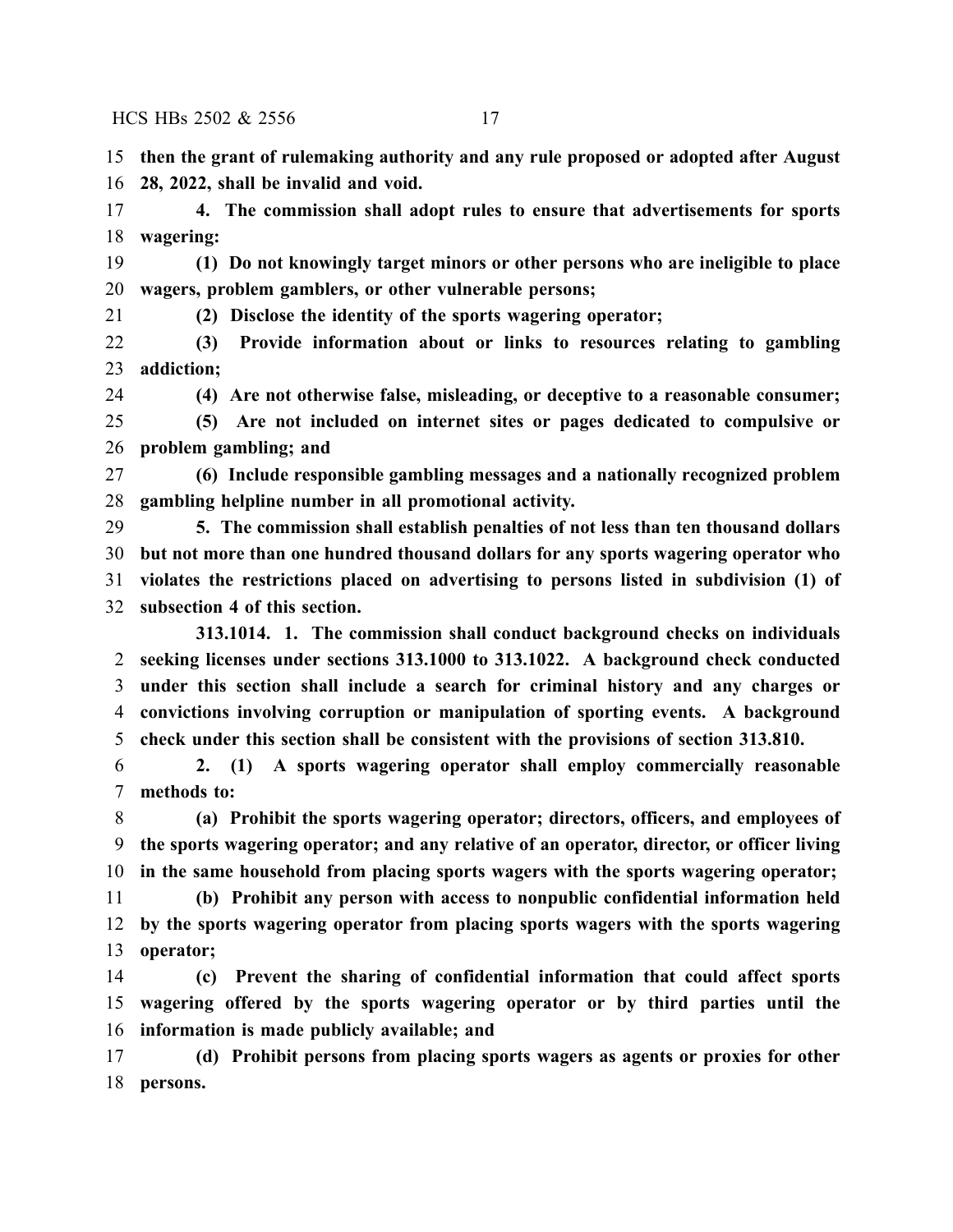**(2) Nothing in this section shall preclude the use of internet-based hosting or cloud-based hosting of data or any disclosure of information required by court order or other provisions of law.**

 **3. (1) The following individuals are prohibited from engaging in sports wagering under sections 313.1000 to 313.1022:**

 **(a) Any person whose participation may undermine the integrity of the betting or sports event; or**

 **(b) Any person who is prohibited for other good cause including, but not limited to:**

**a. Any person placing a wager as an agent or proxy;**

 **b. Any person who is an athlete, coach, referee, player, or referee personnel member in or on any sports event overseen by that person's sports governing body based on publicly available information;**

 **c. Any person who holds a position of authority or influence sufficient to exert influence over the participants in a sporting contest including, but not limited to, coaches, managers, handlers, or athletic trainers;**

**d. Any person under twenty-one years of age;**

 **e. Any person with access to certain types of exclusive information on any sports event overseen by that person's sports governing body based on publicly available information; or**

**f. Any person identified by any lists provided by the commission.**

**(2) The direct or indirect legal or beneficial owner of five percent or more of a**

 **sports governing body or any of its member teams shall not place or accept any wager on a sports event in which any member team of that sports governing body participates. Any violation of this subdivision shall constitute disorderly conduct. Disorderly conduct under this subdivision shall be a class C misdemeanor.**

 **(3) The provisions of subdivision (1) of this subsection shall not apply to any person who is a direct or indirect owner of a specific sports governing body member team and:**

 **(a) Has less than five percent direct or indirect ownership interest in a casino or sports wagering operator; or**

 **(b) The value of the ownership of such team represents less than one percent of the person's total enterprise value and such shares of such person are registered under section 12 of the Securities Exchange Act of 1934, 15 U.S.C. Section 78l, as amended.**

 **(4) (a) A sports wagering operator shall adopt procedures to prevent wagering on sports events by persons who are prohibited from placing sports wagers.**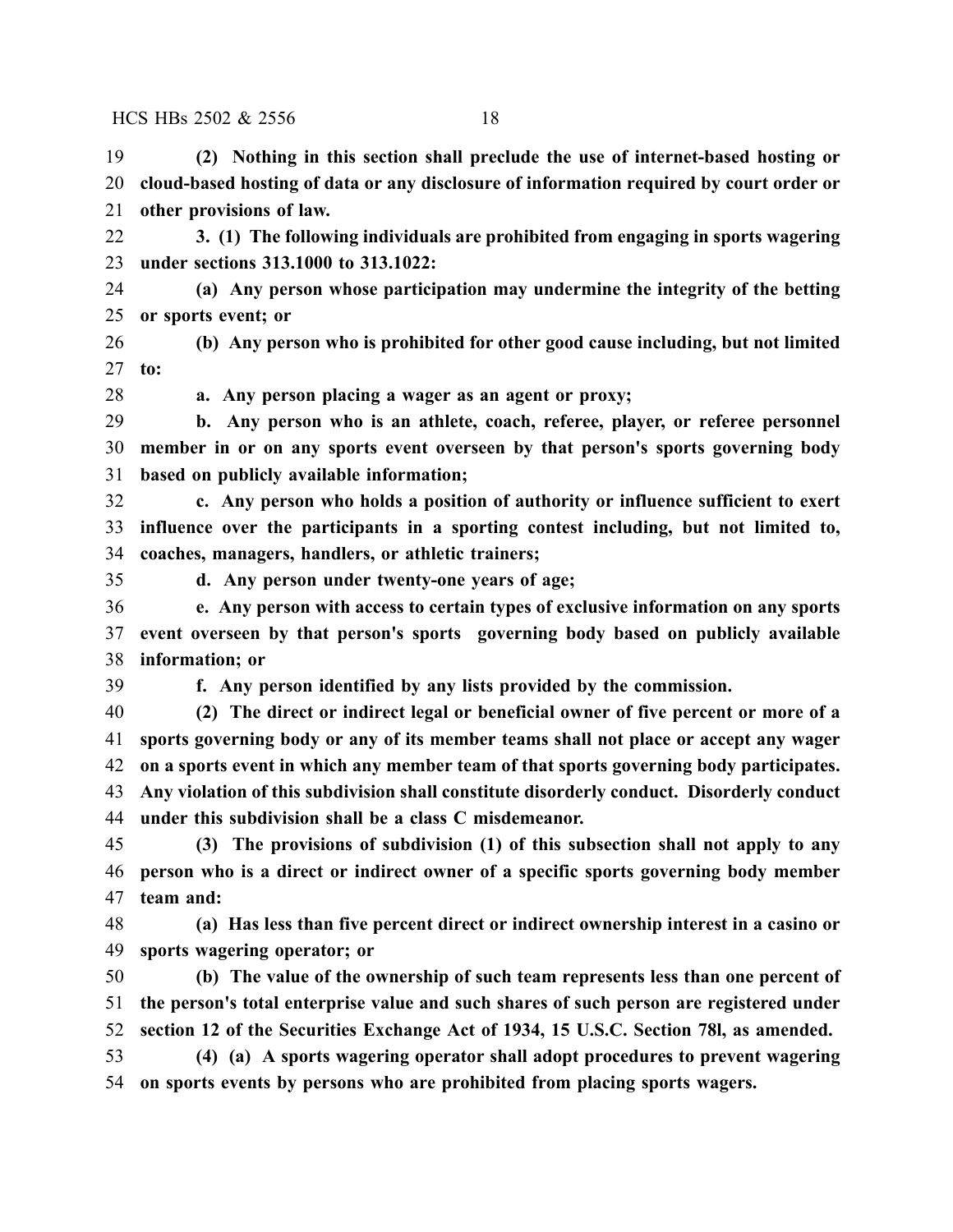**(b) A sports wagering operator shall not knowingly accept wagers from any person whose identity is known to the operator and:**

**a. Whose name appears on the exclusion list maintained by the commission;**

- **b. Who is the operator, director, officer, owner, or employee of the operator;**
- **c. Who has access to nonpublic confidential information held by the operator; or**

**d. Who is an agent or proxy for any other person.**

 **(5) An operator shall adopt procedures to obtain personally identifiable information from any individual who places any single wager of ten thousand dollars or more on a sports event while physically present at a casino.**

 **4. Given good and sufficient reason, each of the commission and sports wagering operators shall cooperate with investigations conducted by law enforcement agencies or sports governing bodies, including providing or facilitating the provision of relevant betting information and audio or video files relating to persons placing sports wagers; except that, with respect to any such information or files disclosed by a sports wagering operator to a sports governing body, the sports governing body shall:**

**(1) Maintain the confidentiality of such information or files;**

**(2) Comply with all privacy laws applicable to such information or files; and**

 **(3) Use the information or files solely in connection with the sports governing body's investigation.**

 **5. A sports wagering operator shall immediately report to the commission any information relating to:**

 **(1) Criminal or disciplinary proceedings commenced against the sports wagering operator in connection with its operations;**

**(2) Bets or wagers that violate state or federal law;**

 **(3) Abnormal wagering activity or patterns that may indicate a concern regarding the integrity of a sporting event or events;**

 **(4) Any other conduct that corrupts the wagering outcome of a sporting event or events for purposes of financial gain; and**

- **(5) Suspicious or illegal wagering activities.**
- 

 **A sports wagering operator shall also immediately report any information relating to conduct described in subdivision (3) or (4) of this subsection to the applicable sports governing body.**

 **6. A sports wagering operator shall maintain the confidentiality of information provided by a sports governing body to the sports wagering operator unless disclosure is required by court order, the commission, or any other provision of law.**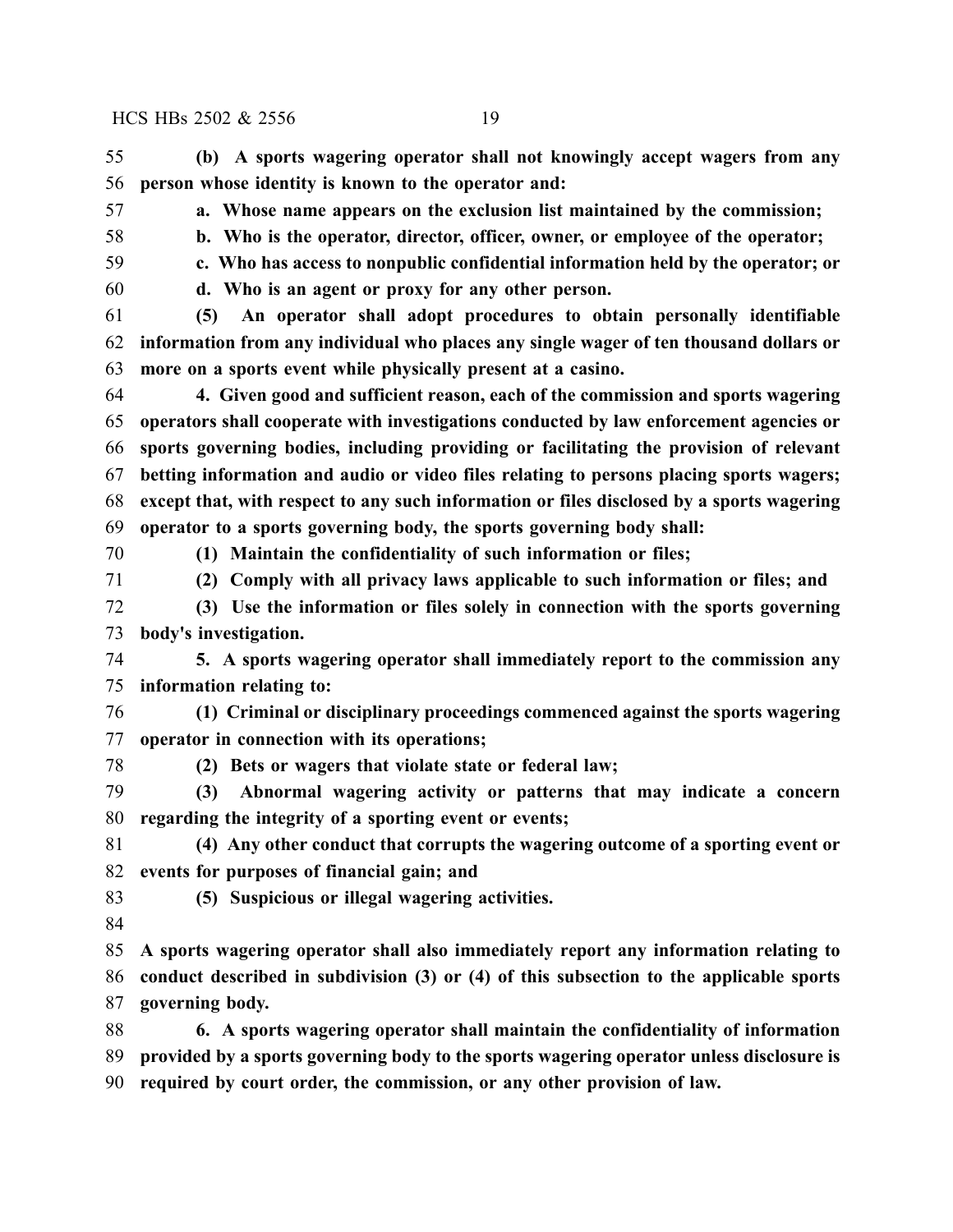**7. A sports governing body may submit to the commission a request in writing to restrict, limit, or exclude a type or form of sports wagering on its sporting events if such body believes that such sports wagering affects the integrity or perceived integrity of its sport. The commission may grant the request upon a showing of good cause by the applicable sports governing body. The commission shall promptly review any information provided and respond as expeditiously as practicable to the request. Prior to making a determination, the commission shall notify and consult with sports wagering operators. If the commission deems it relevant, it may also consult with any applicable independent monitoring providers or other jurisdictions. No restrictions, limitations, or exclusions of wagers shall be conducted without the express written approval of the commission. Sports wagering operators shall be notified of any restrictions, limitations, or exclusions granted by the commission.**

 **8. No sports wagering operator shall offer any sports wagers on an elementary or secondary school athletic or sporting event in which a school team from this state is a participant, or on the individual performance statistics of an athlete in an elementary or secondary school athletic or sporting event in which a school team from this state is a participant.**

**313.1016. 1. A sports wagering operator shall, for a wager that exceeds ten thousand dollars and that is placed in person by a patron, maintain the following records for a period of at least three years after the sporting event occurs:**

**(1) Personally identifiable information of the patron;**

**(2) The amount and type of bet placed;**

**(3) The time and date the bet was placed;**

- **(4) The location, including specific information pertaining to the betting window or sports wagering device, where the bet was placed;**
- 

**(5) The outcome of the bet; and**

**(6) Any discernible pattern of abnormal betting activity by the patron.**

- **2. A licensed facility, interactive sports wagering platform operator, or sports wagering supplier where applicable, for all bets and wagers placed through an interactive sports wagering platform, shall maintain the following records for a period of at least three years after the sporting event occurs:**
- **(1) Personally identifiable information of the patron;**

**(2) The amount and type of bet placed;**

- **(3) The time and date the bet was placed;**
- **(4) The location, including specific information pertaining to the internet protocol address, where the bet was placed;**
- **(5) The outcome of the bet; and**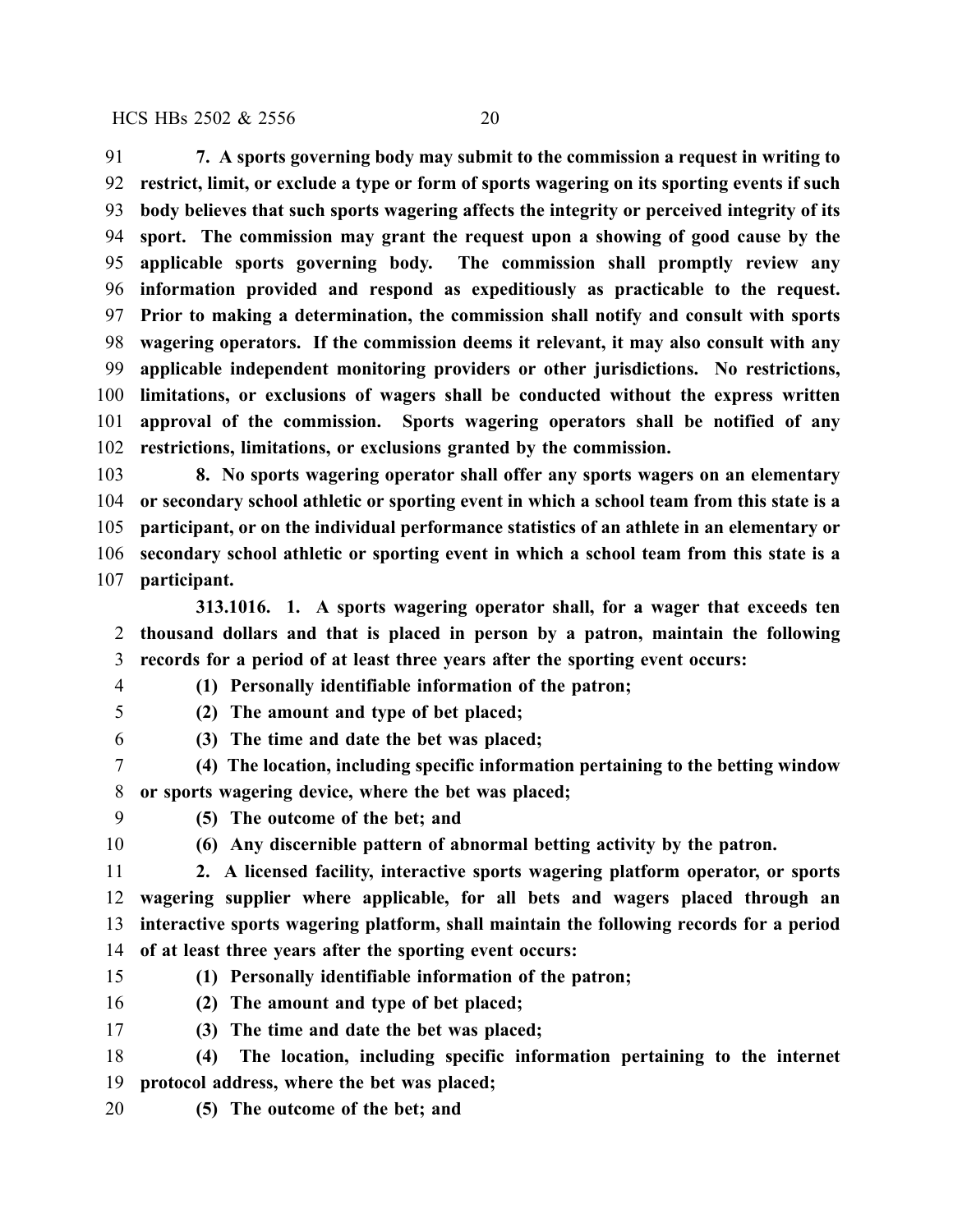**(6) Any discernible pattern of abnormal betting activity by the patron.**

 **3. A sports wagering operator shall make the records and data that it is required to maintain under this section available for inspection upon request of the commission or as required by court order.**

**313.1018. A sports wagering operator is not liable under the laws of this state to any party, including patrons, for disclosing information as required under sections 313.1000 to 313.1022 and is not liable for refusing to disclose information unless required under sections 313.1000 to 313.1022.**

**313.1021. 1. A wagering tax of eight percent is imposed on the adjusted gross receipts received from sports wagering conducted by a sports wagering operator under sections 313.1000 to 313.1022. If an interactive sports wagering platform operator is contracted to conduct sports wagering at a certificate holder's licensed facility that is an excursion gambling boat, or through an interactive sports wagering platform, the licensed interactive sports wagering platform operator may fulfill the certificate holder's duties under this section.**

 **2. A certificate holder or interactive sports wagering platform operator shall remit the tax imposed by subsection 1 of this section to the department no later than one day prior to the last business day of the month following the month in which the taxes were generated. In a month when the adjusted gross receipts of a certificate holder or interactive sports wagering platform operator is a negative number, the certificate holder or interactive sports wagering platform operator may carry over the negative amount for a period of twelve months.**

 **3. The payment of the tax under this section shall be by an electronic funds transfer by an automated clearing house.**

 **4. Revenues received from the tax imposed under subsection 1 of this section shall be deposited in the state treasury to the credit of the "Gaming Proceeds for Education Fund", which shall be distributed as provided under section 313.822.**

 **5. (1) A licensed facility that is an excursion gambling boat shall pay to the commission an annual license renewal fee not to exceed fifty thousand dollars. The fee imposed shall be due on the anniversary date of issuance of the license and on each anniversary date thereafter. The commission shall deposit the annual license renewal fees received under this subdivision in the gaming commission fund established under section 313.835.**

 **(2) In addition to the annual license renewal fee required in this subsection, a certificate holder shall pay to the commission a fee of ten thousand dollars to cover the costs of a full reinvestigation of the certificate holder in the fourth year after the date on which the certificate holder commences sports wagering operations under sections**